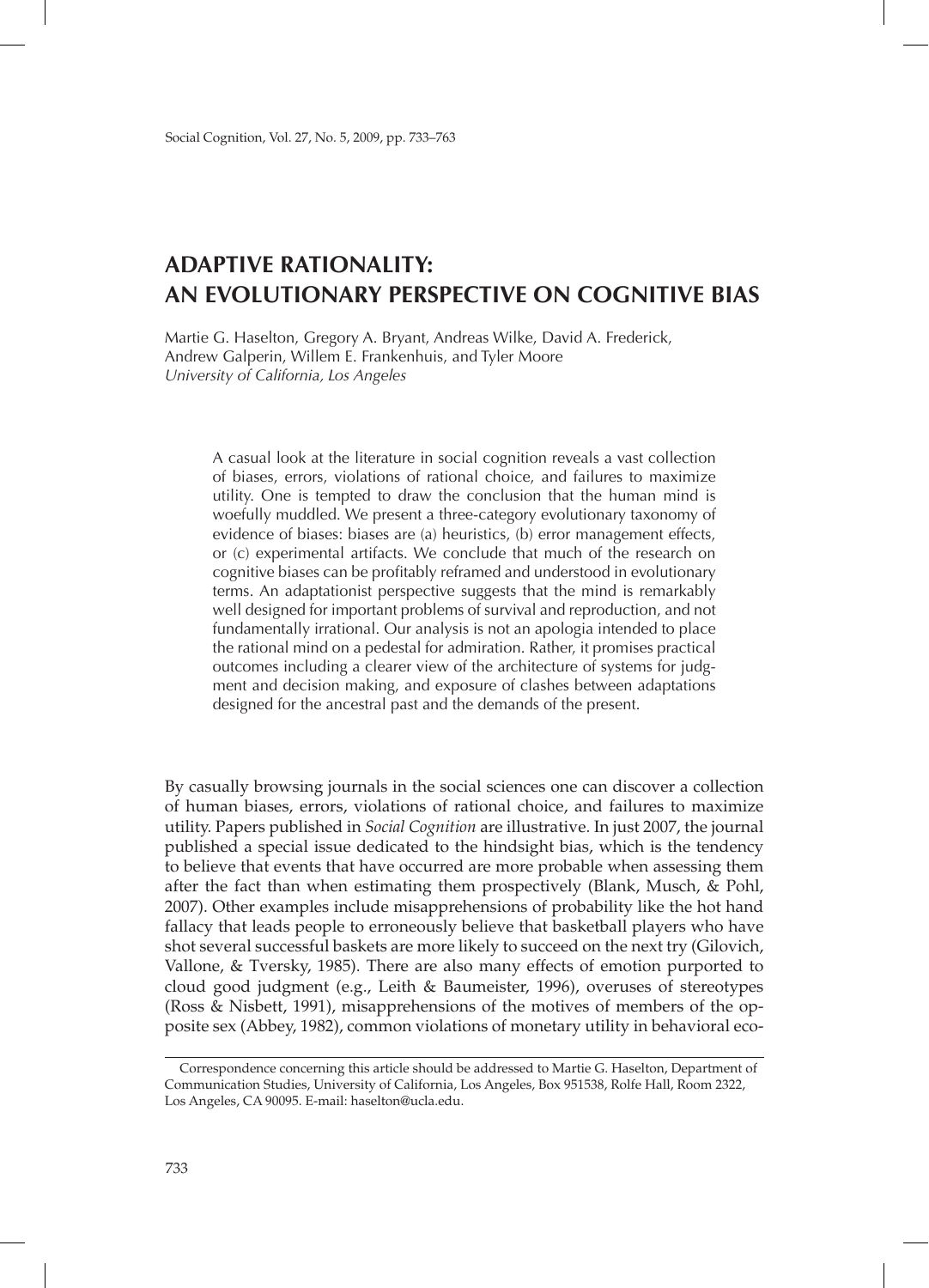nomic games (Camerer, 2003; Kahneman, Slovic, & Tversky, 1982), and distortions of memory (Loftus, 2004).

Consider the hindsight bias as an illustration. In studies demonstrating the hindsight bias, participants first estimate the likelihood that certain events will occur. A hindsight bias is found when individuals later report that their likelihood estimate was higher for events that did occur and lower for events that did not (Fischhoff, 2007). For example, if an initial skeptic recalled that her judgment of Barack Obama's likelihood of winning the 2008 presidential election was higher than her actual initial estimate, she would have committed the hindsight bias. There are several possible explanations for such an effect: the bias could be (1) a byproduct of an otherwise useful way of thinking, (2) an artifact of research designs that produce apparent flaws in thinking that are actually unlikely to happen in the natural world, or (3) a genuine error or flaw in the mind (Haselton & Funder, 2006).

The general tendency in psychology is to interpret the supposedly incorrect judgment or reasoning in terms of the last of these categories—as a genuine error or flaw in the mind, perhaps resulting from some sort of cognitive limitation (Lopes, 1991; also see Krueger & Funder, 2004, for a recent review). From an evolutionary perspective, however, it would be surprising if the mind were really so woefully muddled. The mind is an intricate, evolved machine that has allowed humans to inhabit and exploit an incredible range of environments. Humans effectively solve a variety of social-ecological problems including large-scale cooperation, social exchange, habitat formation, agriculture, and cumulative culture. We are a remarkably intelligent species, capable of surviving and reproducing in a complicated and ever-changing world. Could it really be that the human mind is as deeply flawed as the literature suggests?

Knowledge of biases and illusions is of course valuable. For example, demonstrating that a bias may occur in some situations but not others (context effects), or with certain classes of information and not others (content effects), can reveal structural features of the mind. Additionally, knowledge of biases and illusions may have important practical utility by preventing undesirable outcomes. For example, a pilot approaching a runway under conditions of reduced visibility might be subject to fatal visual illusions (Waldock, 1993). Nonetheless, we believe that the pendulum has swung too far away from documenting good judgment and decisions (also see Funder, 1987; Haselton & Funder, 2006; Krueger & Funder, 2004).

In this paper we outline an evolutionary perspective that reexamines biases and may cause the pendulum to swing back toward the center, shifting the focus away from flaws and toward an understanding of how natural selection—the process that generates functional design in nature—has shaped the human mind. This perspective leads to serious questions about whether evidence of bias and error reveals irrationality, and can teach surprising lessons about adaptive ways humans have evolved to think. We first consider what we should expect the mind to do well and then introduce a three-category evolutionary taxonomy of bias effects. Biases might be *heuristics*, *error management effects*, or *experimental artifacts*. We conclude with a discussion of the benefits of reconsidering evidence of irrationality in an evolutionary light.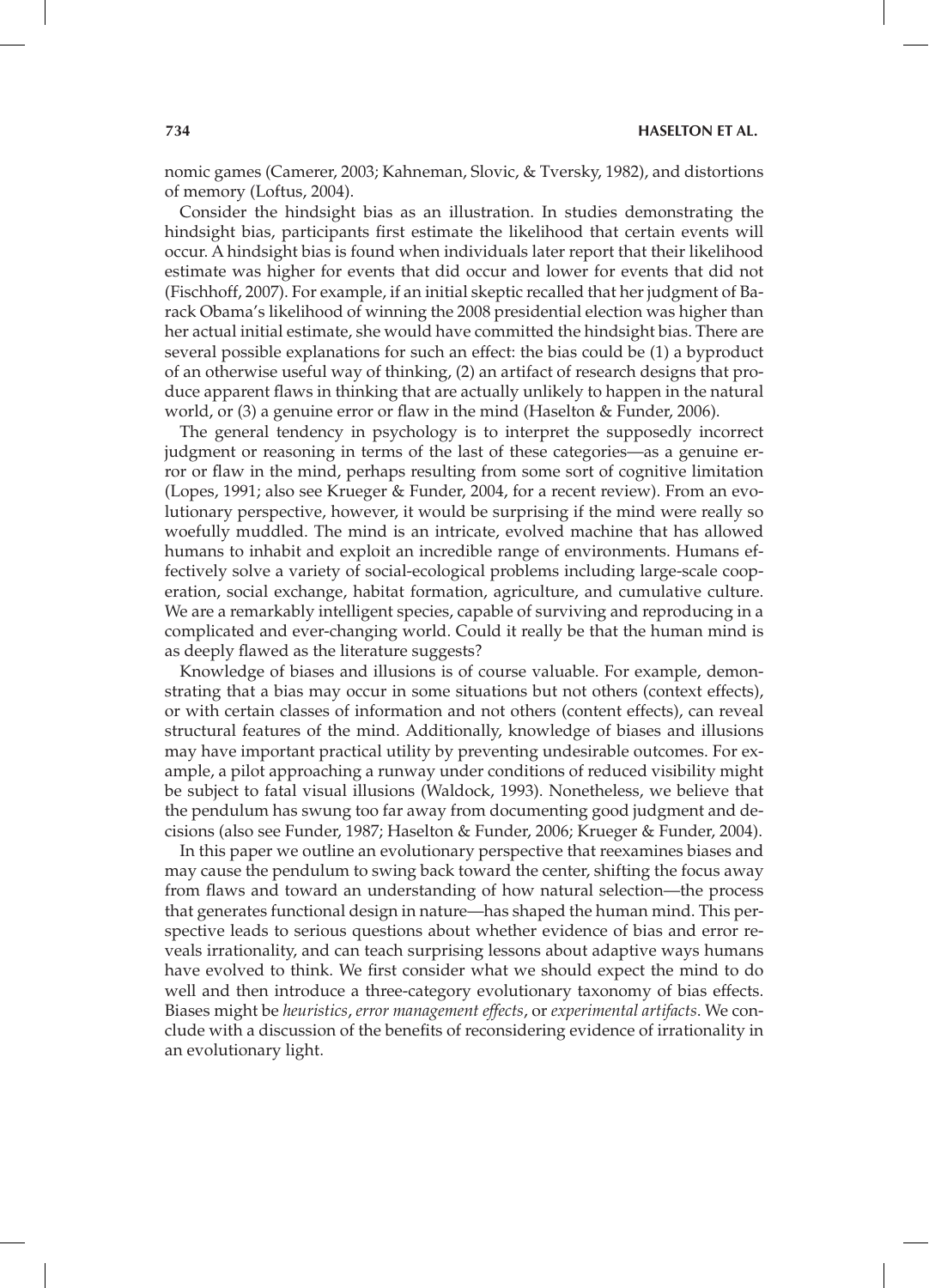### **What Should Humans Do Well?**

Sociality, Ecology, and the Adaptive Problems of our Ancestors

It is useful to begin by considering reasonable hypotheses about what the mind has evolved to do well. Humans are an intensely social species, and thus should possess cognitive machinery designed to handle the computational problems associated with social life. For example, because people engage in reciprocal social interactions with nonrelatives, we should expect a suite of cognitive adaptations designed to reason effectively about social exchanges (e.g., cheater detection; for a comprehensive review, see Cosmides & Tooby, 2005). In all domains of social reasoning we should see a variety of adaptive designs including evaluating commitment and sexual interest in prospective mates, diagnosing personality, navigating social hierarchies, learning from knowledgeable conspecifics, and so on (Haselton & Funder, 2006).

We should also expect the human mind to reason most effectively when presented with *ecologically valid* problems of the sort our human ancestors would have been likely to encounter (Tooby & DeVore, 1987). These include problems in particular content domains, such as those listed above, and in the informational formats present over human evolutionary history. For example, asking research participants to perform logical operations over abstract inputs (e.g., probabilities) or in artificial settings should be particularly likely to reveal apparent lapses in rational thinking (Gigerenzer, 1998). Concrete, naturalistic problems in domains such as parenting, mate choice, social exchange, social learning, and the like are the places where we should focus for evidence of adaptive specialization.

Lastly, an evolutionary perspective raises questions about the assumptions many psychologists hold about what counts as rational. Our human ancestors needed to find mates and reproduce, avoid getting killed, protect their families, avoid diseases, and obtain resources. Psychological mechanisms that have evolved to achieve these ends might not perform well against modern standards of monetary maximization and subjective well being, such as finding happiness, being "logical," or even representing the truth.

### $DOFS ADAPTIVE = TRUTHFLJ$

Traditionally, it was thought that humans differed from animals in that they were gifted with a propensity to uncover and strive for truth, or some version of it, such as correct judgment and logical inference. In fact, many theorists today still think along these lines, often implicitly, but in some cases explicitly. Fodor (2000), for example, recently declared, "there is nothing in the 'evolutionary,' or the 'biological,' or the 'scientific' worldview that shows, or even suggests, that the proper function of cognition is other than the fixation of true beliefs" (p. 68). In a recent exchange with Fodor, Pinker (2005a; also see Fodor, 2005; Pinker, 2005b) pointed out that the process of natural selection is not concerned with truth per se, and in some instances even disfavors a truth-seeking mind. For example, there are many adaptive problems in which the best solution sacrifices costly truth-seeking in fa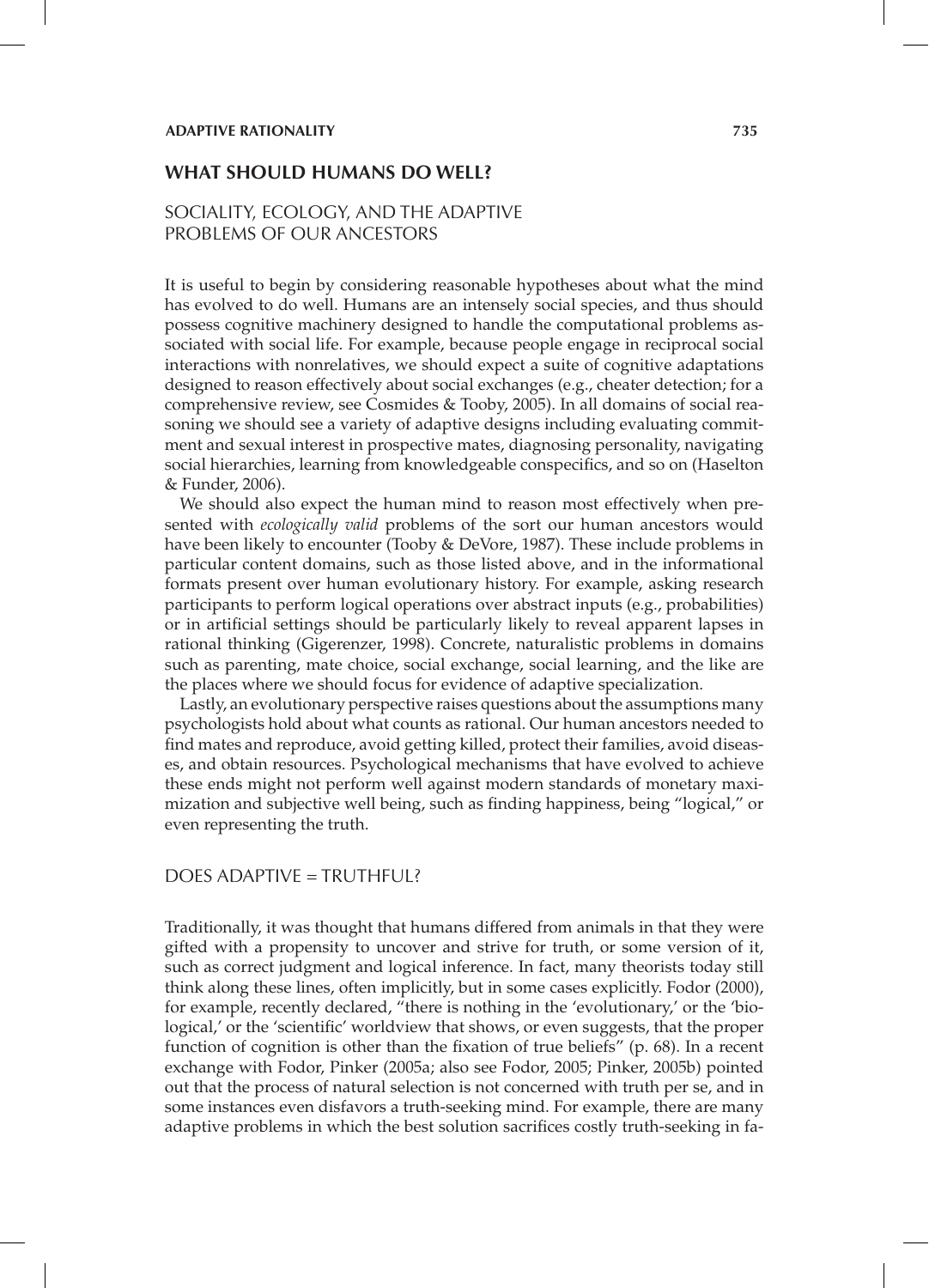vor of fast approximations. Moreover, beliefs play an important role in our social life, so pure inference is not the only function they serve. As Pinker (2005a) noted, "People are embraced or condemned according to their beliefs, so one function of the mind may be to hold beliefs that bring the belief-holder the greatest number of allies, protectors, or disciples, rather than beliefs that are most likely to be true" (p. 18). The conviction that one's own social group is somehow special, or even better than other comparable groups (e.g., Chow, Lowery, & Knowles, 2008), or the belief that one's current partner is the most amazing and irreplaceable person in the world (e.g., Murray, Holmes, Dolderman, & Griffin, 2000) could lead the believer to behave in ways that might contribute to his or her social success (e.g., conferring privileges to in-group members could lead to repeated exchange interactions benefiting all parties, or investing in a romantic partner might result in the production of viable offspring, etc.).

In order to generate adaptive behavior, the brain will sometimes use heuristic reasoning procedures, make fallible assumptions about the world, and hold false beliefs. As philosopher Patricia Churchland (1987) remarked, "The principal function of nervous systems is … to get the body parts where they should be in order that the organism may survive. ... Truth, whatever that is, definitely takes the hindmost" (pp. 548-549). The idea that the primary function of the brain is to generate true beliefs and valid inferences is, of course, not entirely wrong. An organism that always made invalid judgments and false inferences could not be very successful. But this is quite different from claiming that the brain essentially strives for truth, as if it were evolutionarily optimized for arriving at truthful judgments and logical inference. From an evolutionary perspective, truth should matter only to the degree that it contributes to survival and reproductive success.

### **An Evolutionary Taxonomy of Cognitive Biases**

Earlier we outlined three explanations of apparent cognitive biases: (1) byproducts of an otherwise useful way of thinking, (2) artifacts of research designs that produce apparent flaws in thinking that are actually unlikely to happen in the natural world, or (3) genuine errors or flaws in the mind. From an evolutionary perspective, effects in the third category can occur in individuals as a result of novel mutations or developmental defects. They can also arise as human universals due to suboptimal "kluge" solutions produced by a selection process that must innovate on the basis of random mutations and build upon existing structure (see Marcus, 2008). One well-known universal suboptimal design is in the visual system—the retina is installed backwards, producing a blind spot in each eye (Marcus, 2008; Williams, 1992). However, clear examples of such kluges are relatively rare in comparison to the many systems that appear exceptionally well-designed; and, while suboptimal, kluge solutions like the retina perform surprisingly well. In sum, we acknowledge the existence of genuine flaws in the design of the mind, but we contend that these flaws will be relatively rare or comparatively minor aspects of systems that are otherwise well adapted.

Leaving aside the notion that the mind is riddled with major flaws, we are left with the idea that apparent biases either reflect the operation of generally useful systems or are artifacts of research designs. The evolutionary taxonomy we present subdivides the former group into two categories. The first, *heuristics*, are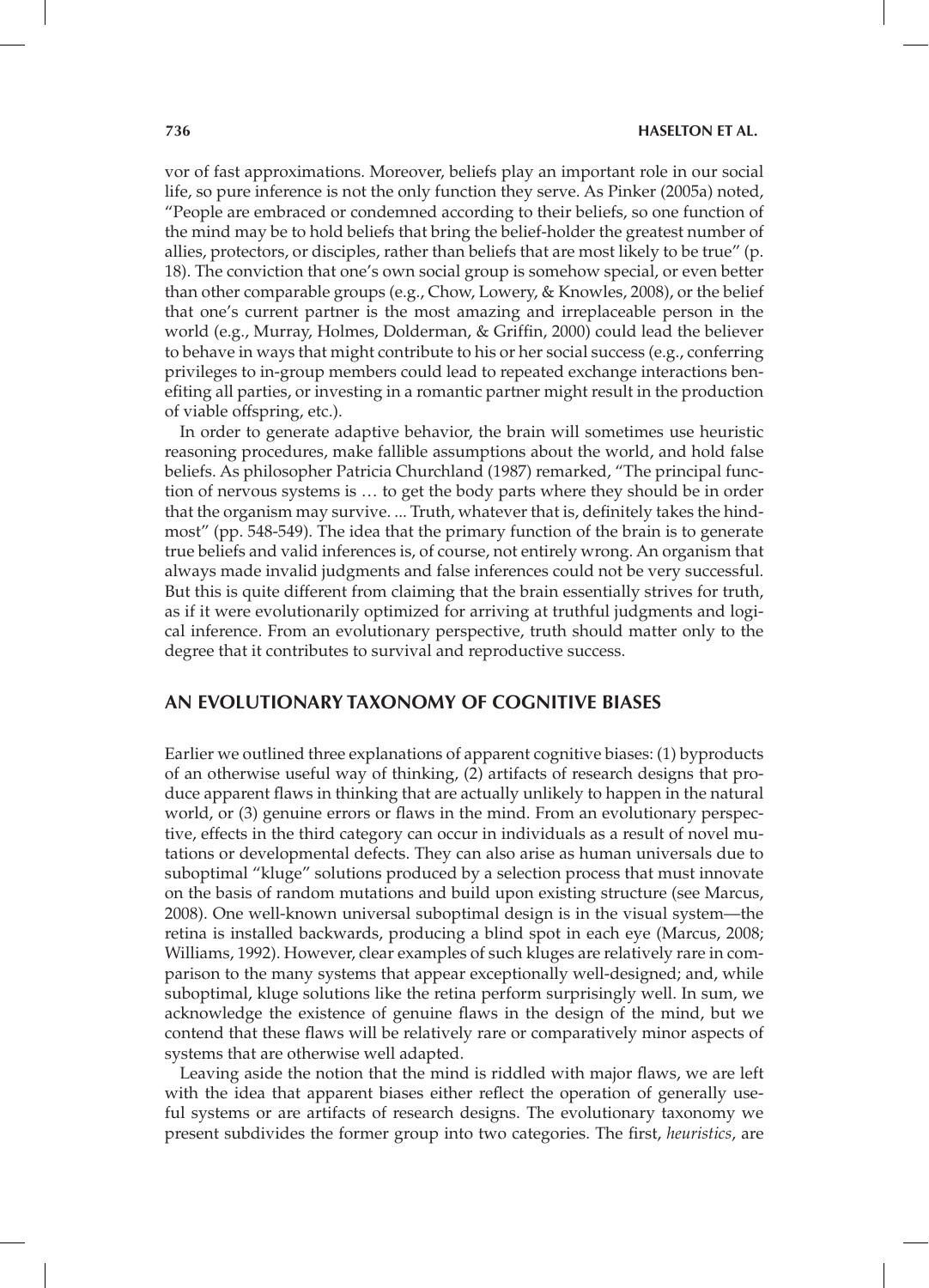generally effective, often simple rules of thumb whose operations entail some limitations. This is the explanation of biases favored by most researchers in social cognition, including those who tend to view the mind as flawed. We will argue, however, that only a limited number of biases are likely to fit into this category and that many heuristics are amazingly *more* effective than complex decision-making strategies. The second, effects of *error-management*, are cases in which errors that were less costly over evolutionary history are favored over more expensive ones, producing biases in the direction of the less costly error (Haselton & Buss, 2000). A large number of new phenomena have been documented as a result of theorizing about error management, demonstrating the utility of this way of reconceptualizing the judgment strategies we should expect to find in the mind (Haselton & Nettle, 2006). The remaining category, *artifacts*, are biases or errors that result from research strategies in which people are given problems in unnatural formats or are evaluated on the basis of questionable normative standards. Surprisingly, many of the most famous biases might fall into this category. Table 1 summarizes the taxonomy (also see Haselton & Funder, 2006; Haselton, Nettle, & Andrews, 2005). These taxonomic designations are not intended to organize bias phenomena into mutually exclusive categories. For example, as we discuss below, some heuristics may contain an error management component. Rather, we present the taxonomy as a way of organizing evidence of bias and error in order to evaluate the extent to which it indicates irrationality.

We ultimately conclude that the mind is best described as *adaptively rational.*  By adaptively rational we mean that the mind shows evidence of psychological design for coping with recurrent adaptive problems our ancestors encountered over evolutionary history—the mind is equipped with mechanisms that are constrained and sometimes imprecise, but nevertheless clear products of natural selection showing evidence of good design. This definition runs in contrast to the often implicit definitions of rationality used by many social science researchers, including that the mind should maximize "accuracy," happiness, well-being, financial return, or adherence to abstract rules of logic. We do not deny that it is useful to compare human performance to these standards, as they may be those we wish to maximize in the modern world. Instead, we challenge the idea that deviations of performance from the standards means that the human mind is deeply flawed or poorly designed.

It is also important here to clarify the difference between proximal and distal causation. In social cognition, researchers often refer to "motivated reasoning" that benefits the self (e.g., Taylor & Brown, 1988) or is good for relationships (e.g., Murray et al., 2000). Although much of this evidence is well accepted, it also can be viewed as contradicting some definitions of rationality—particularly those espousing maximal accuracy. A reasonable question is the extent to which these more standard social cognitive explanations for biases are alternatives to evolutionary explanations for biases. We view them as complementary and typically operating at different levels of causation. Whereas many of the evolutionary explanations we offer in this paper make reference to causation in deep time that has shaped the mechanisms of the mind, social-cognitive explanations usually refer to causation occurring in "near-time" involving contemporaneous motives and goals.

For example, people will often differentially recall events from their past that confirm a positive opinion they have about themselves, such as remembering more academic successes than failures, which confirms one's status as a good student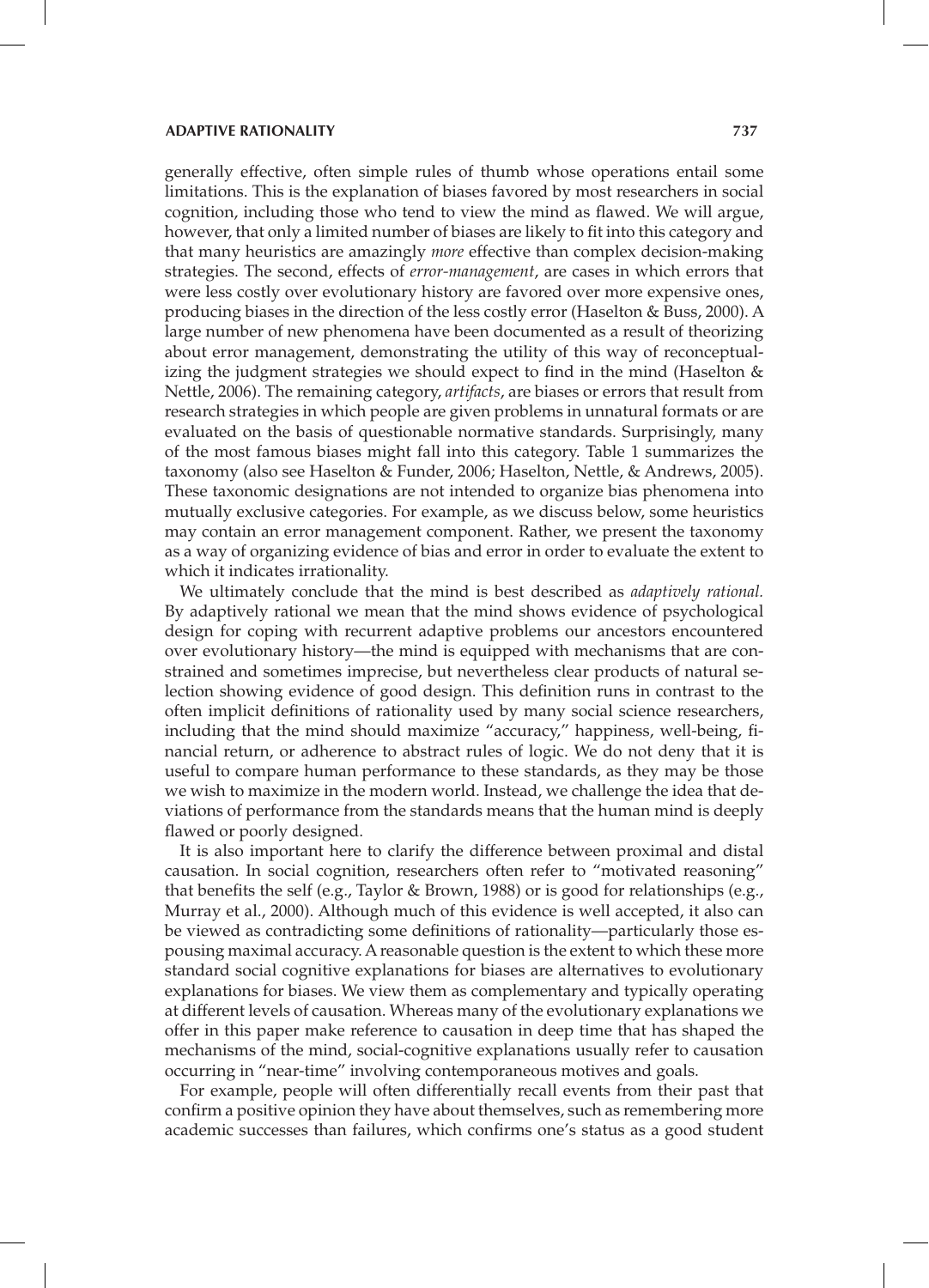| <b>Cause of Apparent Bias</b>                                                                                                                                                                                                                                                                                                                                                                                                     | <b>Examples</b>                                                                                                                                                                                                                                                                           |
|-----------------------------------------------------------------------------------------------------------------------------------------------------------------------------------------------------------------------------------------------------------------------------------------------------------------------------------------------------------------------------------------------------------------------------------|-------------------------------------------------------------------------------------------------------------------------------------------------------------------------------------------------------------------------------------------------------------------------------------------|
| Heuristic: Heuristics are efficient solutions to<br>problems of judgment and choice when time,<br>knowledge, and information processing capaci-<br>ties are constrained (e.g., Gigerenzer, Todd, &<br>the ABC Research Group, 1999). Heuristics<br>work well in most circumstances but can fail in<br>systematic ways. Apparently poor performance<br>results when heuristics are studied in absence<br>of environmental context. | • One-reason decision strategies, such as the<br>recognition heuristic (Gigerenzer & Goldstein,<br>1996)<br>• Hindsight bias as memory updating (Hoffrage<br>et al., 2000)<br>• Default assumption of nonindependence (an<br>adaptation to clumped resources, Wilke & Bar-<br>rett, 2009) |
| <i>Error Management: Selection favors bias toward</i><br>the less costly error (Haselton & Buss, 2000).<br>Error management causes overall rates of error<br>to increase, though net costs are minimized.                                                                                                                                                                                                                         | • Auditory looming (e.g., Neuhoff, 1998)<br>• Defense overresponsiveness (e.g., Nesse, 2001)<br>• Sexual overperception by men (Haselton &<br>Buss, 2000)                                                                                                                                 |
| Artifact: Apparent biases and errors are artifacts of<br>research strategies. Biases result from the appli-<br>cation of inappropriate norms (e.g., Cosmides<br>& Tooby, 1996) or the placement of humans in<br>unnatural settings.                                                                                                                                                                                               | • Some instances of base-rate neglect (Hertwig &<br>Gigerenzer, 1999)<br>• Some instances of confirmation bias (Cosmides,<br>1989)                                                                                                                                                        |

**TABLE 1. Evolutionary Taxonomy of Evidence of Bias and Error**

(e.g., Kunda, 1987). Researchers have attributed this to motivated reasoning—that is, a tendency to evaluate evidence in a manner that leads to a desirable assessment. Proximately, people might indeed be motivated in such a way, but this does not fully explain the phenomenon. Evolutionary-based ultimate explanations often incorporate proximate motivations as means to adaptive ends. In this example, the motivation to maintain a positive self-assessment via a biased recall process might contribute to better performance, across a variety of domains, than either a negative assessment, or an unbiased one (Nettle, 2004; also see Taylor & Brown, 1988). Enhanced performance, in turn, can lead to a variety of fitness benefits, including attracting mates or social allies and gaining access to resources. It's not that people just "want" to believe it—believing it actually helps them.

### **Heuristics**

## From Heuristics-and-Biases to a Study of Minds-in-Environments

Most researchers in social cognition favor the view that heuristics are simple, efficient shortcuts applied in judgment and decision-making when people face overly complex tasks, have limited time or cognitive ability, or deal with incomplete information in the world. In this light, heuristics work well in many instances, but are prone to break down in systematic ways—and whenever they do, more "evidence" has been found that the mind is flawed in its reasoning abilities. The traditional treatment of heuristics has been largely dominated by researchers working within the heuristics and biases program (Kahneman, Slovic, & Tversky, 1982; Tversky & Kahneman, 1974), who have argued that human judgment often substantially deviates from optimality predictions or normative standards of logic. Classic ex-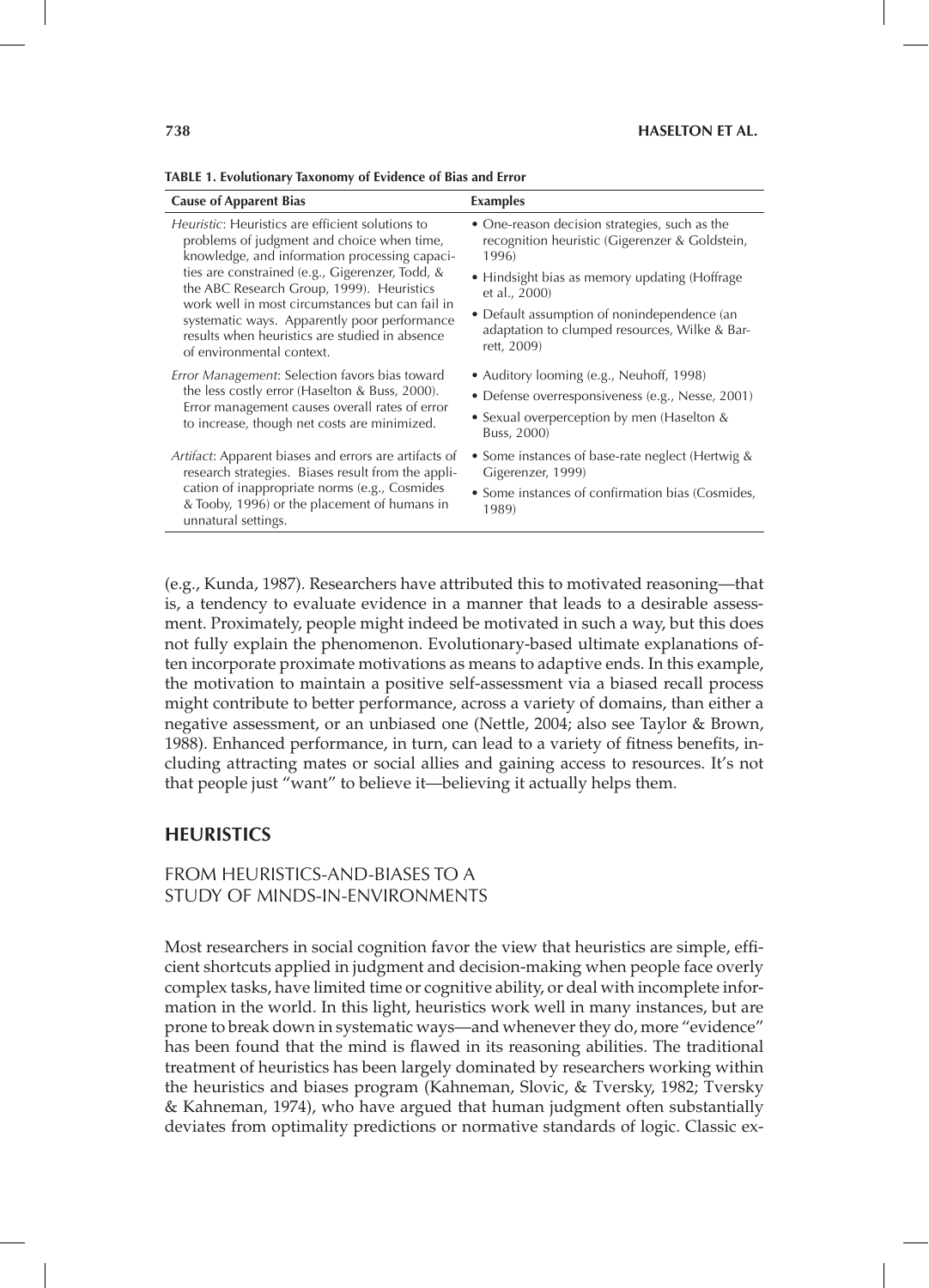amples in this school of thought demonstrate the poor performance of research participants judging sequences of coin flips or making probability estimates about the likelihood of situations described in word vignettes. This program, however, generated much controversy when researchers questioned whether the proposed heuristics were sufficiently precise to be useful models of psychological functioning and whether the tools used to assess the functioning of the mind were ecologically valid and therefore capable of yielding insights into the adequacy of everyday decision-making (e.g., Gigerenzer, 1991, 1996; Kahneman & Tversky, 1996).

A fundamental criticism of the heuristics and biases program is that researchers might be neglecting the structure of the world in which the decision-making takes place. Ecologically-minded scientists have argued that in order to understand the mind's true cognitive abilities one needs to consider the environment in which it operates—or was designed to operate by natural selection. For example, Egon Brunswik (1955) emphasized that psychologists should study how the mind makes inferences based on the informational cues present in the natural environment, and Roger Shepard (2001) saw the mind as a mirror reflecting regularities of the physical world (see Todd & Gigerenzer, 2007). Consequently, what we call a *good* or a *bad* decision (or *rational* or *irrational* behavior) has to be judged with regard to specific decision environments rather than in a vacuum (Gigerenzer, Todd, & the ABC Research Group, 1999).

A related criticism addresses how much information is usually available in these decision environments and if the clear standard for comparing decision outcomes—the supposedly optimal way of thinking—should necessarily be informed by abstract standards of probability, logic, and mathematical optimization. Many traditional models of rational choice assume that humans (and animals) make inferences about the world virtually as if they were supernatural beings that have unlimited reasoning power, boundless knowledge, and unlimited time to make their decisions. However, real-world decision environments, both current and past, do not look like this and it is unrealistic to compare the human capacity for judgment and choice against such optimality predictions and assumptions (see Gigerenzer et al., 1999). For example, humans almost never have access to all of the pertinent information needed for making a decision about which mate to choose, what foods are best to eat, or which house to buy. Rather than following models of unbounded rationality, researchers pointed out that many decisions are made in a boundedly rational way (i.e., under conditions of limited time, information, and cognitive processing) and that heuristics are psychologically plausible solutions in situations where the one best solution does not exist or cannot be reached anyhow.

### Cognitive Limitations Can be Beneficial

Researchers have produced many new empirical findings by examining reasoning in concrete environments and incorporating the realistic everyday constraints decision-makers face in a world that favors bounded rationality (Todd, Gigerenzer, & the ABC Research Group, in press). Numerous experiments and a range of formal simulations have shown that a whole family of simple decision-making rules that use only one or a few pieces of information can work as well *or better* than more complex decision algorithms that use all of the available information (e.g., Brigh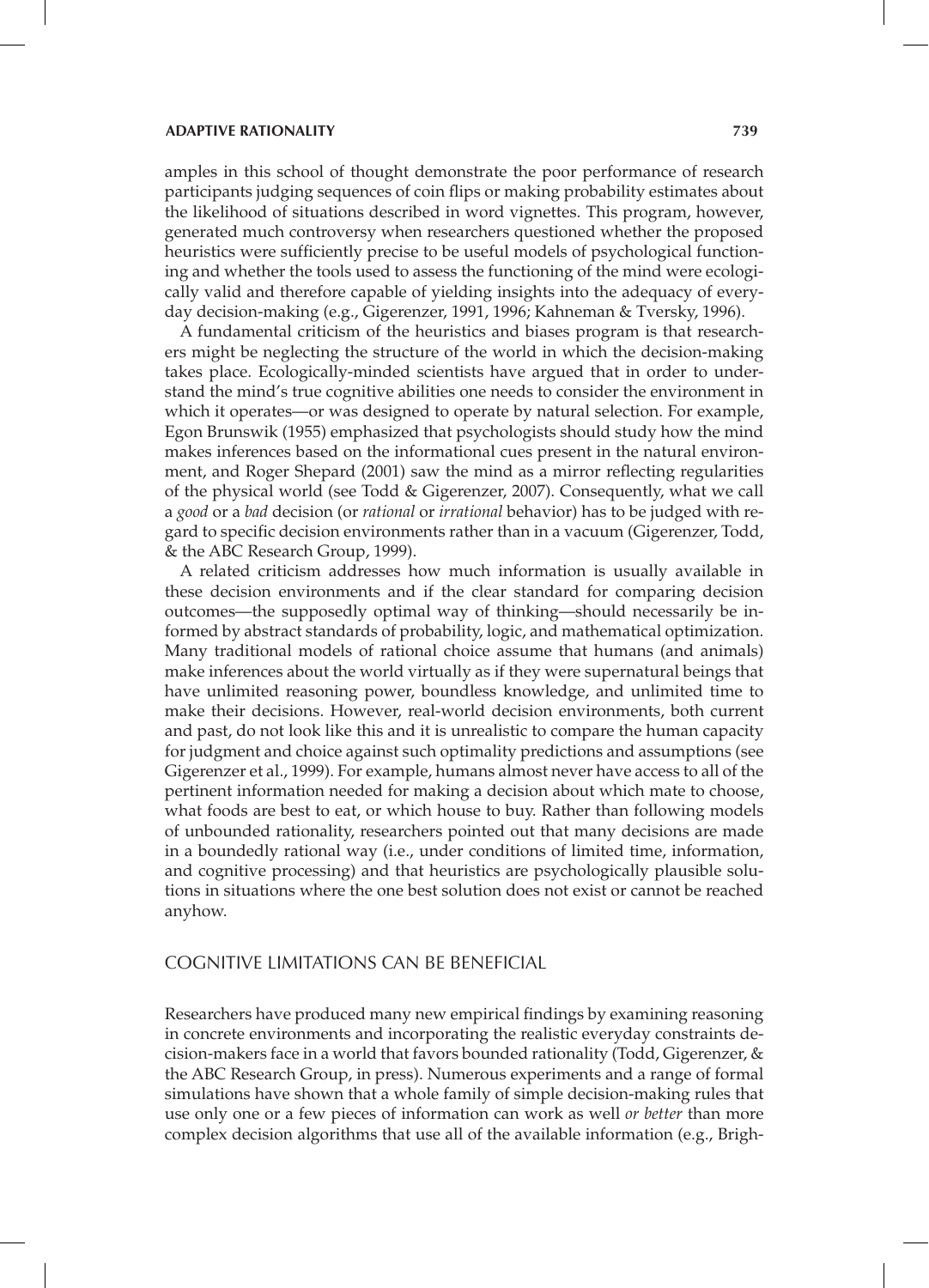ton, 2006; Czerlinski, Gigerenzer, & Goldstein, 1999). The recognition heuristic, for instance, allows for making judgments about which of two alternatives will be higher on some criterion value by picking the alternative that is more familiar (e.g., which stock will be more successful or which city is larger; see Gigerenzer & Goldstein, 1996). Consider the following example. When asked which of two cities has a larger population, San Diego or San Antonio, most German students tend to guess right: San Diego, the city with which they are more familiar. American students who are asked to make the same choice, however, are more likely to answer incorrectly. This finding is an example of the *less-is-more-effect*: Only German students can use the recognition heuristic because American students are equally familiar with both cities and hence rely on cues other than familiarity, which are often less valid as predictors of size.

The less-is-more example illustrates that cognitive limitations, such as limited knowledge or limited processing capacity, can actually be beneficial. In some instances, they can even enable important cognitive functions. The rather small natural limit in our working memory capacity, for instance, facilitates the detection of correlation coefficients in small samples as the working memory imposes valuable constraints on the size of the information sample we take into account (Hertwig & Todd, 2003; Kareev, 2000). Another example is provided by the earlier noted hindsight bias, which can be understood as a byproduct of an adaptive memory process and learning after feedback (Hoffrage, Hertwig, & Gigerenzer, 2000). Once an additional event occurs, our knowledge is updated to reflect this new information and our knowledge after feedback becomes systematically shifted towards the new, updated reality. Thus, when the decision maker has to recall an earlier judgment in the future, the recalled judgment will be closer to the outcome of the new event than to the original judgment.

### Present and Past Environments

The concept of ecological rationality describes the match between structure and representation of information in the environment on one side, and the simple decision-making algorithms such as heuristics on the other. Whenever this match exists, heuristics can perform well (Todd & Gigerenzer, 2007). Examples of ecologically-rational heuristics can be found in various problem domains such as parenting (Hertwig, Davis, & Sulloway, 2002), mating (Miller & Todd, 1998; Todd, Billari, & Simao, 2005) and food choice (Scheibehenne, Miesler, & Todd, 2007). Sometimes, however, it is important to consider the match between mind and the *past* environments in which the mind evolved. It is this latter focus that can provide insight into adaptive rationality, insight that is necessary when current and past environments differ.

As an example, consider the work of Wilke (2006) on human foraging behavior in patchy environments, which illustrates that an awareness of ancestral conditions can be the key to understanding human decision-making strategies. When resources are distributed in patches (i.e., areas with a high density of the resource surrounded by areas with low density), animals are required not only to make decisions on where to forage, but also on how long they should forage in a particular patch as resources diminish (Charnov, 1976). Behavioral ecologists have studied simple decision mechanisms that solve this problem of patch time allocation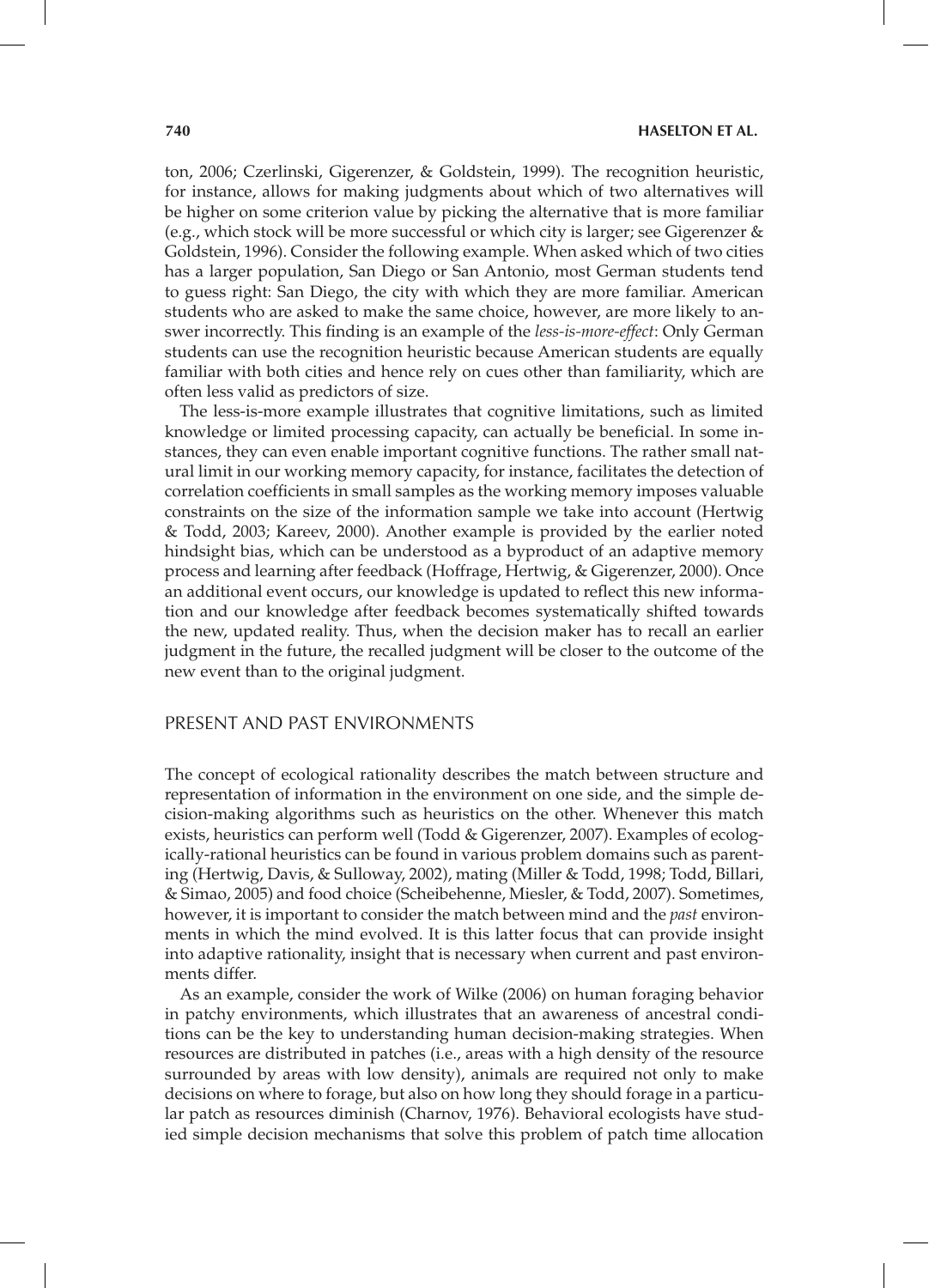(Bell, 1991) and identified resource environments where these mechanisms work well (Iwasa, Higashi, & Yamamura, 1981). Different patch-leaving strategies are necessary because resource environments differ in how resources are distributed across patches. The number of resource items within a patch can either be similar (evenly dispersed distributions), completely random (Poisson distribution), or some patches may only contain a few items while others will be very resource rich (aggregated distributions). Wilke and colleagues tested how well humans can adapt their patch-leaving behavior when faced with such resource distributions in a computerized foraging game (Hutchinson, Wilke, & Todd, 2008; Wilke, 2006; Wilke, Hutchinson, & Todd, 2004). The results showed that participants applied patch-leaving rules that were particularly appropriate for aggregated environments also in other types of environments (e.g., those with evenly dispersed and Poisson distributions). Why was this the case? Were research participants ecologically *irrational*?

This finding is less puzzling once one considers that aggregation in space and time, rather than dispersion, is likely to have been the norm for most of the natural resources humans encountered over evolutionary time. Species of plants and animals rarely, if ever, distribute themselves in a purely random manner in their natural environment, because individual organisms are not independent of one another: Whereas mutual attraction leads to aggregation for some species, mutual repulsion leads to regularity (dispersed environments) in others (Taylor, Woiwod, & Perry, 1978). Most often, these deviations from randomness are in the direction of aggregation, because aggregation offers considerable benefits such as a common habitat, mating and parenting, or the benefits of group foraging (Krause & Ruxton, 2002). Since humans have been hunters and gatherers for about 99% of their history (Tooby & DeVore, 1987), it could well be that our evolved psychology is adapted to assume such aggregated resource distributions as the default. Thus, participants in the foraging experiment might not have behaved ecologically rationally, but rather *evolutionarily rationally –* in the sense that they are behaving in ways that are rational given the structure of the human evolutionary environment (c.f. Wilke, Hutchinson, Todd, & Czienskowski, 2009). As we discuss later in the artifacts section, the idea that humans expect aggregation in space and time also helps to explain why apparent misconceptions of probability, such as the hot-hand fallacy (Gilovich et al., 1985), may not reflect fundamental shortcomings of the human mind.

### Heuristics: Summary

The examples in this section illustrate that in an uncertain world, good decisions might often require ignoring part of the available information (Gigerenzer, 2000). Compared to more complex algorithms, heuristics are fast (because the underlying algorithm is simple) and frugal (because they utilize only little information) in their decision-making process. In contrast to the classic heuristics and biases viewpoint, these decision strategies can be seen as exquisitely adapted to problems present and past because simple decision strategies are often truly *effective* and by no means weak compromises that reveal limitations of the human mind. When human cognition is studied with respect to real environments, past and present, heuristics display their full potential by exploiting the structure of information in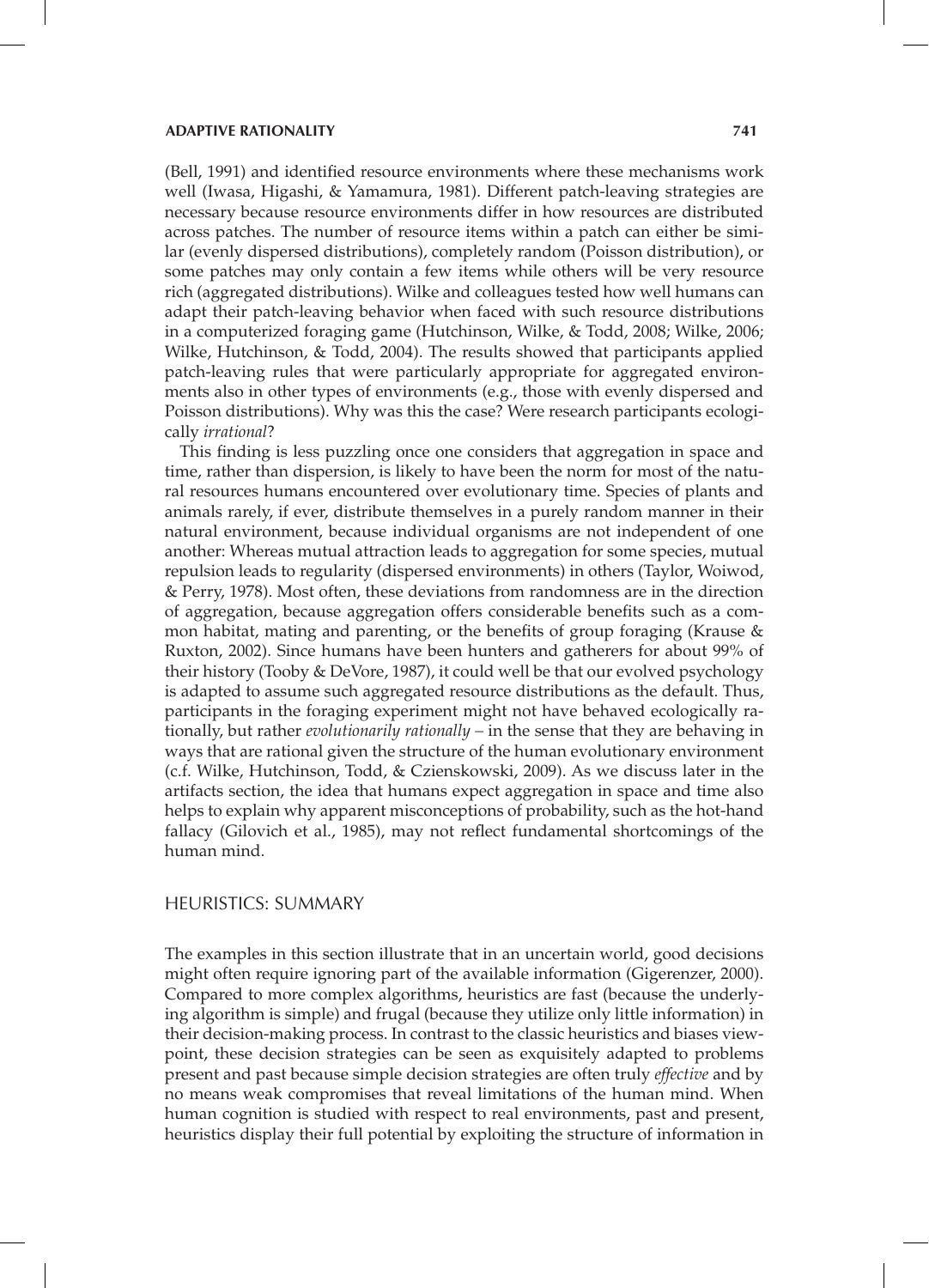the real world. Ecological and evolutionary rationality specify the environments in which heuristics perform well, and adaptive rationality includes both of these.

### **Error Management**

Laboratory research on "error"… attracts a great deal of attention because of what many take to be its dismal implications for the accuracy of human social reasoning. These implications are illusory, however, because an error is not the same thing as a "mistake."—Funder (1987, p. 75).

Using heuristics, people can make rapid adaptive decisions using simple and reliable cues, but they are still at risk of making errors. Eliminating errors altogether is rarely, if ever possible, but it is possible to systematically commit one type of error over another. Imagine the problem of reliably identifying a recurrent danger in the environment such as venomous snakes. For any given relevant percept (e.g., a long sinewy object on the ground), one must make a decision: snake present or no snake present. Because of the dire consequences of being bitten by a poisonous snake, it is better to have a low evidentiary threshold for inferring that long slender objects are snakes, and to identify every snake you encounter, than to require too much evidence and occasionally get a costly surprise. Put in more technical terms, because both types of error cannot be minimized at the same time, asymmetries in the costs of two types of error (false positives and false negatives, also often labeled false alarms and misses) should lead systems to be biased in the direction of the least costly error. This is the underlying logic of a recent approach to signal detection called error management theory (Haselton & Buss, 2000; also see Nesse, 2001, on the smoke detector principle, and Wiley, 1994, for a treatment in animal behavior).

Error management theory applies evolutionary logic to signal detection theory—an approach to psychophysics derived from statistical decision theory over 50 years ago (Tanner & Swets, 1954). In signal detection theory, performance in sensory tasks is understood as a two-stage process of discrimination and decision. People must determine whether some target object (i.e., the signal) is present in a stimulus, but in addition to the signal, there is not only irrelevant information in the environment (external noise) but also variability in the organism perceiving it (internal noise). Traditional signal detection analysis explains how decision criteria will be affected by the differential costs of false positives and false negatives. Decision makers must decide whether to adopt a liberal criterion (more false alarms, fewer misses) or a conservative criterion (fewer false alarms, more misses). This approach to sensory processes has proved quite fruitful in understanding a variety of phenomena such as detecting tumors in mammograms and cracks in airplane wings (see Swets, Dawes, & Monahan, 2002; Swets, 1998).

Until recently, a consideration of the historical fitness costs of errors was not included in the analysis of biases by signal detection theory. Error management theory added this crucial element to an existing powerful tool (also see Wiley, 1994). One critical component in the determination of where people will set decision criteria across many domains is the fitness cost associated with different errors. Error management theory proposes that a cognitive system will be biased in a particular direction depending on the recurrent cost asymmetry associated with inferences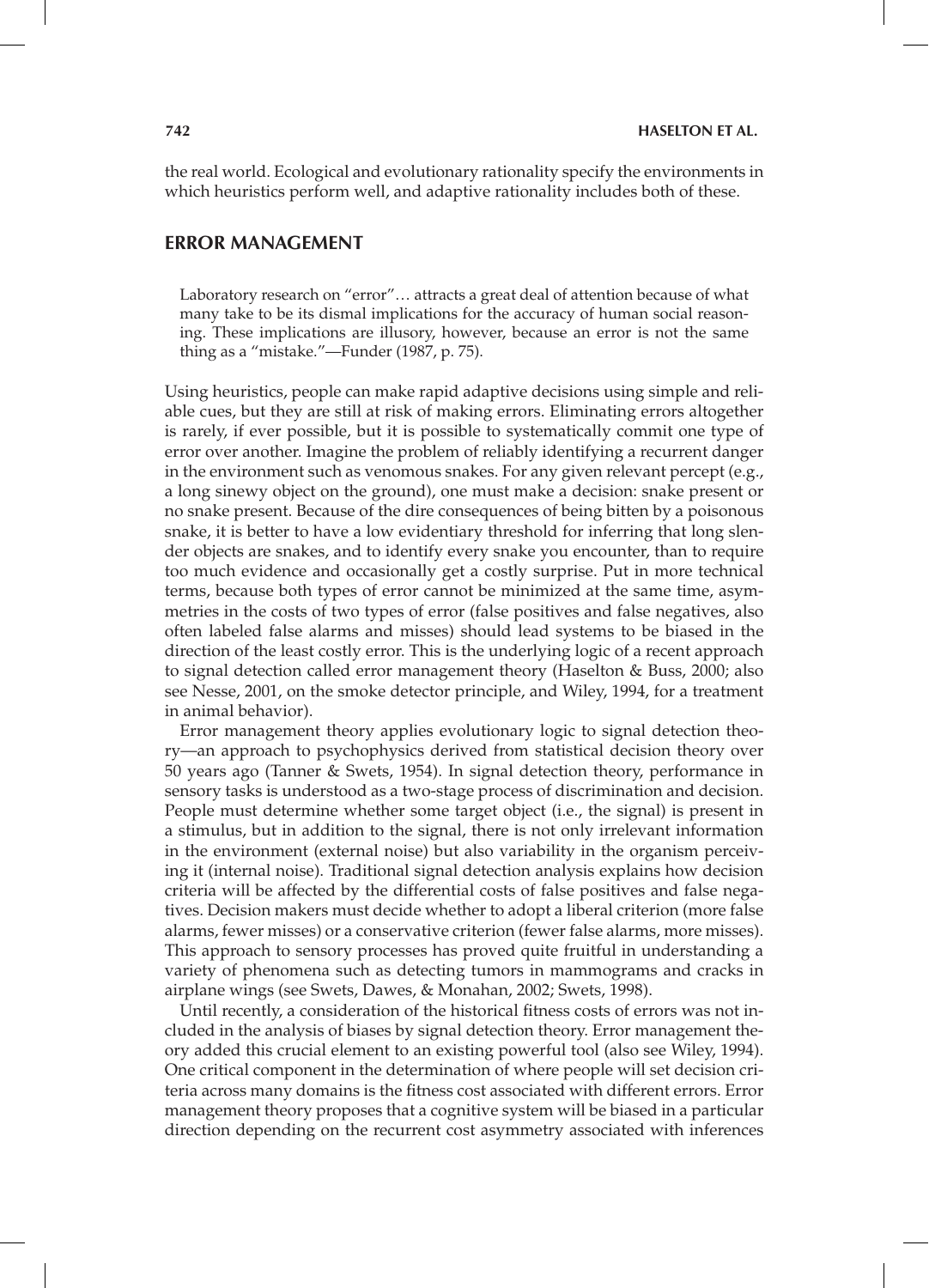in that problem domain. Although error management biases often increase overall error rates and thus appear irrational, they minimize overall fitness costs. In the remainder of this section we will describe how error management theory has been applied to understand perceptual biases, biases involved in dealing with threats from pathogens and out-group members, and mating decisions. We then describe potential applications of error management theory in other cognitive domains, such as language use. Table 2 summarizes the main studies that have applied error management theory in these domains.

### Perceptual Biases

Perception researchers have recently begun to appreciate the important relationship between historical asymmetries in error costs and the design of information processing systems. For example, Neuhoff (1998) found that listeners perceive tones with rising intensity to be changing faster than equivalent tones falling in intensity. *Auditory looming*, as the effect has been named, is well explained in an error management theory framework. The enhanced saliency of rising intensities associated with approaching objects causes listeners to reliably underestimate object arrival time. The bias occurs with tones but not broadband noise (Ghazanfar, Neuhoff, & Logothetis, 2002; Neuhoff, 1998) showing design for sound that not only provides reliable single-source information, but sound made almost exclusively by biological organisms. Any time a bias affects perception of the actual physical environment, there are risks of misapplying it to irrelevant objects that could lead to any variety of costly errors. The degree to which this is true will largely determine how advantageous the bias will be, and thus its impact over evolutionary time. In the case of auditory looming, the costs of false alarms (e.g., wasting time by being ready too early) are relatively low compared to the costs of misses (i.e., not being prepared for an approaching object). The difference in these costs allows for the selection of a bias that causes people to systematically overestimate a reliable auditory cue of movement towards a listener.

Other researchers have found various perceptual biases that error management theory explains well. People tend to differentially judge the steepness and distance of hills relative to flat ground as a function of the perceived difficulty of traversing them, a potentially adaptive bias tuned to costs of navigation effort (see Proffitt, 2006). Viewers also judge heights as greater when looking at a vertical surface from the top rather than the bottom, reflecting a predicted evolved bias to reduce costs associated with falling (Jackson & Cormack, 2007). These examples illustrate the powerful role evolution plays in shaping perceptual systems in response to adaptive problems. What appear objectively to be errors in judgment might actually be beneficial biases that help organisms make decisions that minimize fitness costs.

### Reponses to Disease and Outgroup Threat

*Protective Biases in Disease Defense.* The threat of contaminants and disease is also likely to have shaped error management biases. Nesse (2001) argued that bodily systems including allergies and coughing are adaptively over-responsive. These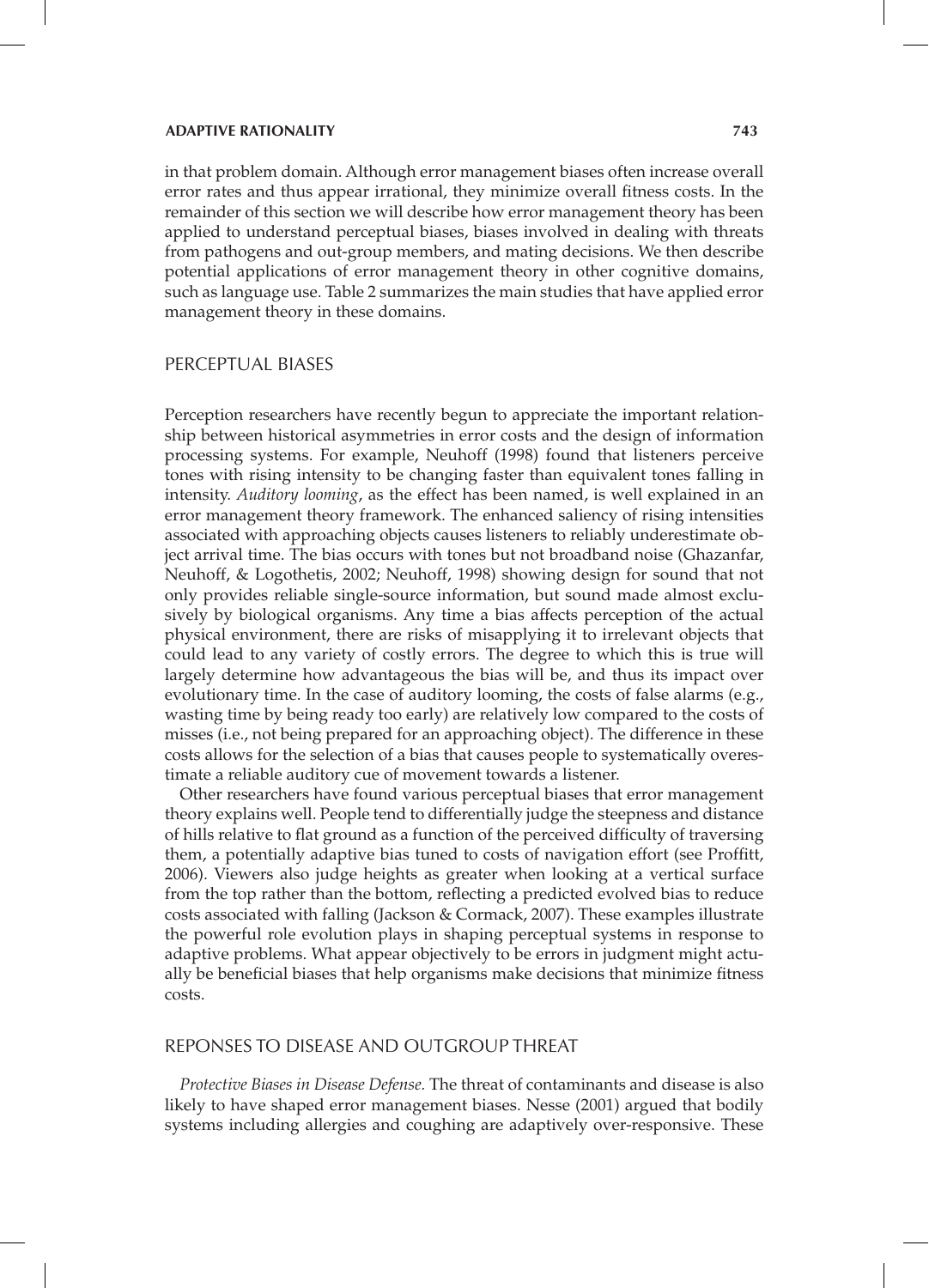|                           | TABLE 2. Key Applications of Error Management Theory Supported in the Research Literature                                                                    |                                                                                        |                                                                                           |                                                                                                              |                                                                                                                 |          |
|---------------------------|--------------------------------------------------------------------------------------------------------------------------------------------------------------|----------------------------------------------------------------------------------------|-------------------------------------------------------------------------------------------|--------------------------------------------------------------------------------------------------------------|-----------------------------------------------------------------------------------------------------------------|----------|
| Domain                    | Bias                                                                                                                                                         | False Positive                                                                         | False Negative                                                                            | Cost of False Positive                                                                                       | Cost of False Negative                                                                                          | Type     |
| Perception                | they are rising rather than falling<br>when<br>(e.g., Ghazanfar et al., 2002;<br>Auditory looming: Tones are<br>perceived to change faster<br>Neuhoff, 1998) | ceived to rise faster<br>Rising intensities per-                                       | ceived to rise more<br>Rising intensities per-<br>slowly                                  | $\overline{\mathrm{c}}$<br>than expected (e.g.,<br>objects arrive later<br>Low: Approaching<br>falling rock) | High: Approaching objects arrive<br>earlier than expected (e.g., a<br>falling rock); failure to avoid<br>object | Paranoid |
| Perception                | Overestimate steepness of hills<br>(e.g., Proffit, 2006)                                                                                                     | and farther away than<br>Perceive hills as steeper<br>they actually are                | than they actually are<br>Perceive hills as gentler,<br>rolling, and closer               | resources in difficult<br>Low: Miss out on<br>terrain                                                        | energy traversing very difficult<br>High: Expend considerable<br>terrain                                        | Paranoid |
| Perception                | Overestimate heights when look-<br>top compared to bottom (e.g.,<br>ing at vertical surface from<br>lackson & Cormack, 2007                                  | when looking down<br>Overestimate height<br>from top                                   | when looking down<br>Underestimate height<br>from top                                     | Low: More cautious<br>around dangerous<br>heights                                                            | High: Less cautious around dan-<br>gerous heights                                                               | Paranoid |
| Disease                   | edible (e.g., Garcia, Hankins, &<br>Rusiniak, 1976; Rozin & Kalat,<br>Rejecting food that is actually<br>1971                                                | Avoiding a food that is<br>usually harmless                                            | Eating food that is<br>harmful                                                            | Low: Miss out on poten-<br>tial food source                                                                  | High: Sickness or death as a result<br>of eating dangerous food                                                 | Paranoid |
| Disease                   | Avoid individuals with nonconta-<br>Kurzban & Leary, 2001; Park et<br>gious physical afflictions (e.g.,<br>al., 2003)                                        | Avoid a person who is<br>not infectious                                                | Commune with a person<br>who is infectious                                                | Variable, potentially low:<br>missed social partner                                                          | High: Become infected, get sick,<br>and potentially die                                                         | Paranoid |
| Disease                   | Physical overresponse to disease<br>threats (e.g., Nesse, 2001)                                                                                              | reaction to disease or<br>Unnecessarily strong<br>nondisease agent                     | reaction to disease<br>No reaction or weak<br>agent                                       | by mounting physical<br>low: Waste energy<br>Variable, potentially<br>response                               | High: Become infected, get sick,<br>and potentially die                                                         | Paranoid |
| Cooperation<br>Conflict & | situations where they don't need<br>Individuals are prosocial even in<br>to be (Yamagishi et al., 2003,<br>2007)                                             | ness might be detected<br>by others even when<br>Infer that one's selfish-<br>it's not | Infer that one's selfish-<br>detected by others<br>ness might not be<br>even though it is | Variable, potentially low:<br>Lose some resources<br>unnecessarily                                           | Variable, potentially high: Earn<br>negative reputation and risk<br>social ostracism                            | Paranoid |
| Cooperation<br>Conflict & | Fear harmless outgroup members<br>(e.g., Maner et al., 2005;<br>Schaller et al., 2003)                                                                       | Assume outgroup mem-<br>bers are hostile when<br>they are not                          | bers are friendly when<br>Assume outgroup mem-<br>they are hostile                        | cooperation partner<br>low: Miss potential<br>Variable, potentially                                          | Very high: Unprepared for attack<br>or exploitation by outgroup<br>members                                      | Paranoid |

### **744 HASE LTON ET AL .**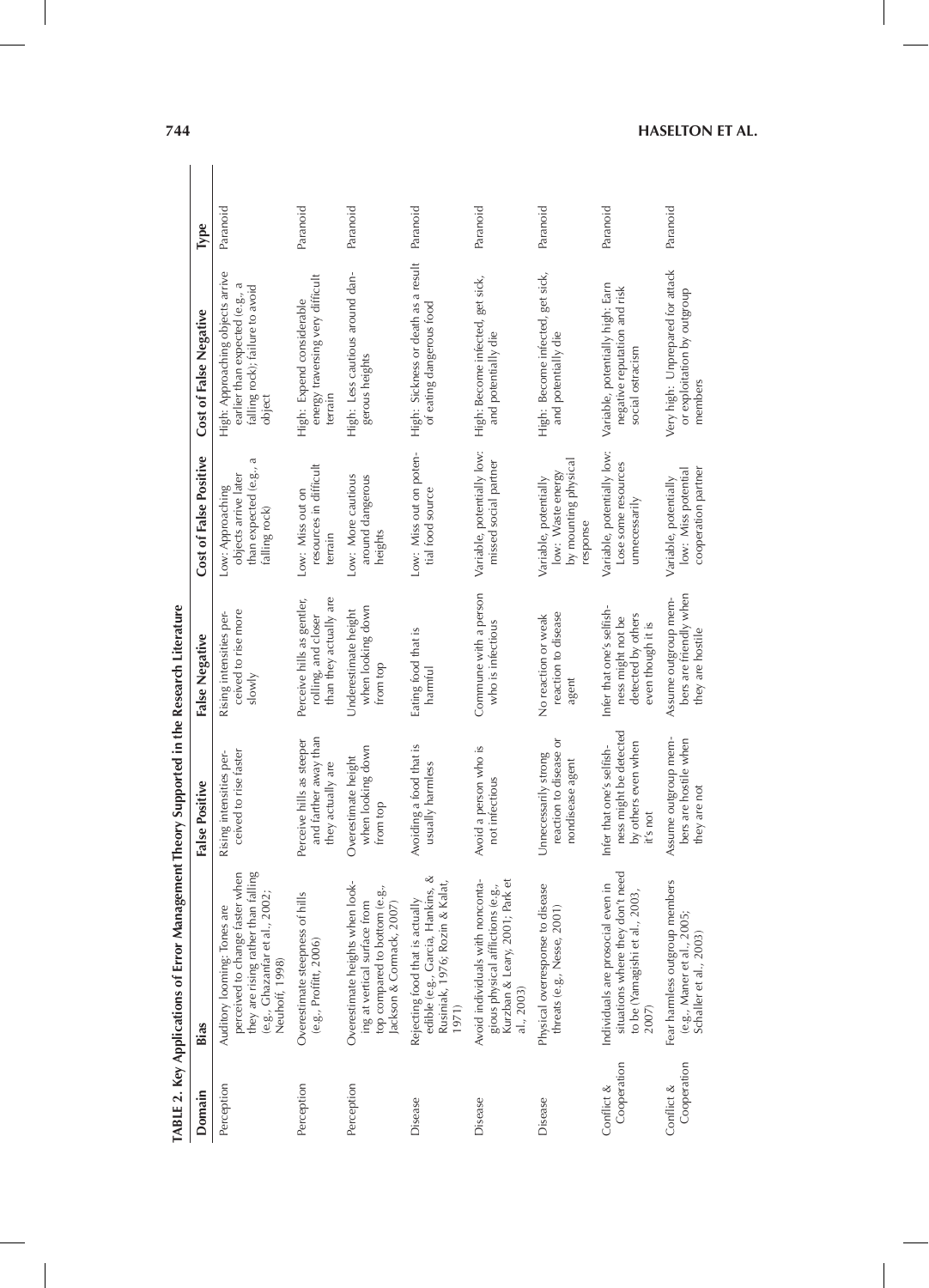| Optimistic                                                                                                                                         | Optimistic                                                                                       | Paranoid                                                                         | Paranoid                                                                                                         | Paranoid                                                                                                      | Paranoid                                                                                                                 |                                                                                                                                                                                                  |
|----------------------------------------------------------------------------------------------------------------------------------------------------|--------------------------------------------------------------------------------------------------|----------------------------------------------------------------------------------|------------------------------------------------------------------------------------------------------------------|---------------------------------------------------------------------------------------------------------------|--------------------------------------------------------------------------------------------------------------------------|--------------------------------------------------------------------------------------------------------------------------------------------------------------------------------------------------|
| resolve against enemy; preemp-<br>opponent for resources; lower<br>very high: Failure to exploit<br>Highly variable, potentially<br>tive surrender | High: missed reproductive op-<br>portunity                                                       | Low: Delayed start to reproduction                                               | Very high: Unwanted pregnancy;<br>elimination of female choice                                                   | Low: Extra time and energy spent<br>trying to appease partner                                                 | resources in offspring not one's<br>Very high: Lost reproductive<br>opportunity; investment of<br>own; loss of partner   |                                                                                                                                                                                                  |
| Highly variable: Engag-<br>ing in conflict with<br>stronger force                                                                                  | Often low: wasted court-<br>ship effort                                                          | High: Desertion                                                                  | Low: Missed opportunity<br>for social interaction<br>partner                                                     | Potentially high: Partner's<br>diminish relationship<br>resentment might<br>stability                         | partner; possible alien-<br>high: Loss of trust in<br>Variable, potentially<br>ation of partner                          |                                                                                                                                                                                                  |
| when one is actually<br>relative to opponent<br>Assume weakness<br>stronger                                                                        | when there is interest<br>Inferring no interest                                                  | mitment intent when<br>there is commitment<br>Inferring lack of com-<br>intent   | Failing to detect sexual<br>coerciveness                                                                         | Assuming partner has<br>not tully torgiven<br>when s/he has                                                   | Failure to detect partner<br>intidelity                                                                                  |                                                                                                                                                                                                  |
| to opponent when one<br>is actually not stronger<br>Assume strength relative                                                                       | Inferring interest when<br>there is none                                                         | intent when there is<br>Inferring commitment<br>none                             | civeness when there<br>Assuming sexual coer-<br>is none                                                          | fully forgiven when s/<br>Assuming partner has<br>he has not                                                  | untaithtulness when<br>partner was faithful<br>Assuming partner                                                          |                                                                                                                                                                                                  |
| Be overconfident of one's abilities<br>in wars and competitions (e.g.,<br>Johnson, 2004; Johnson et al.,<br>2006)                                  | Men's overperception of women's<br>sexual interest (e.g., Haselton,<br>2003; Maner et al., 2005) | Women's underperception of<br>men's commitment intent<br>(Haselton & Buss, 2000) | Women's overperception of men's<br>fertility (e.g., Garver-Apgar et<br>sexual coerciveness at high<br>al., 2007) | transgression (e.g., Friesen et<br>partner's forgiveness after a<br>Underperception of romantic<br>al., 2005) | Men's overestimation of likelihood<br>sexually unfaithful (Andrews et<br>that current partner has been<br>al., in press) | Aote. The table presents selected examples of findings that can be interpreted in the Error Management framework. The biases are categorized as paranoid (assuming that the state of the world i |
| Cooperation<br>Conflict &                                                                                                                          | Mating                                                                                           | Mating                                                                           | Mating                                                                                                           | Mating                                                                                                        | Mating                                                                                                                   |                                                                                                                                                                                                  |

 $\vert$  . Note. The table presents selected examples of findings that can be interpreted in the Error Management framework. The biases are categorized as paranoid (assuming that the state of the world is Note. The table presents selected examples of findings that can be interpreted in the Error Management framework. The biases are categorized as paranoid (assuming<br>less desirable than it is in reality) or optimistic (assumi less desirable than it is in reality) or optimistic (assuming that the state of the world is more desirable than it is in reality). Adapted from Haselton and Nettle (2006).

### **ADAP TIVE R AT IONALI T**

 $\overline{\phantom{a}}$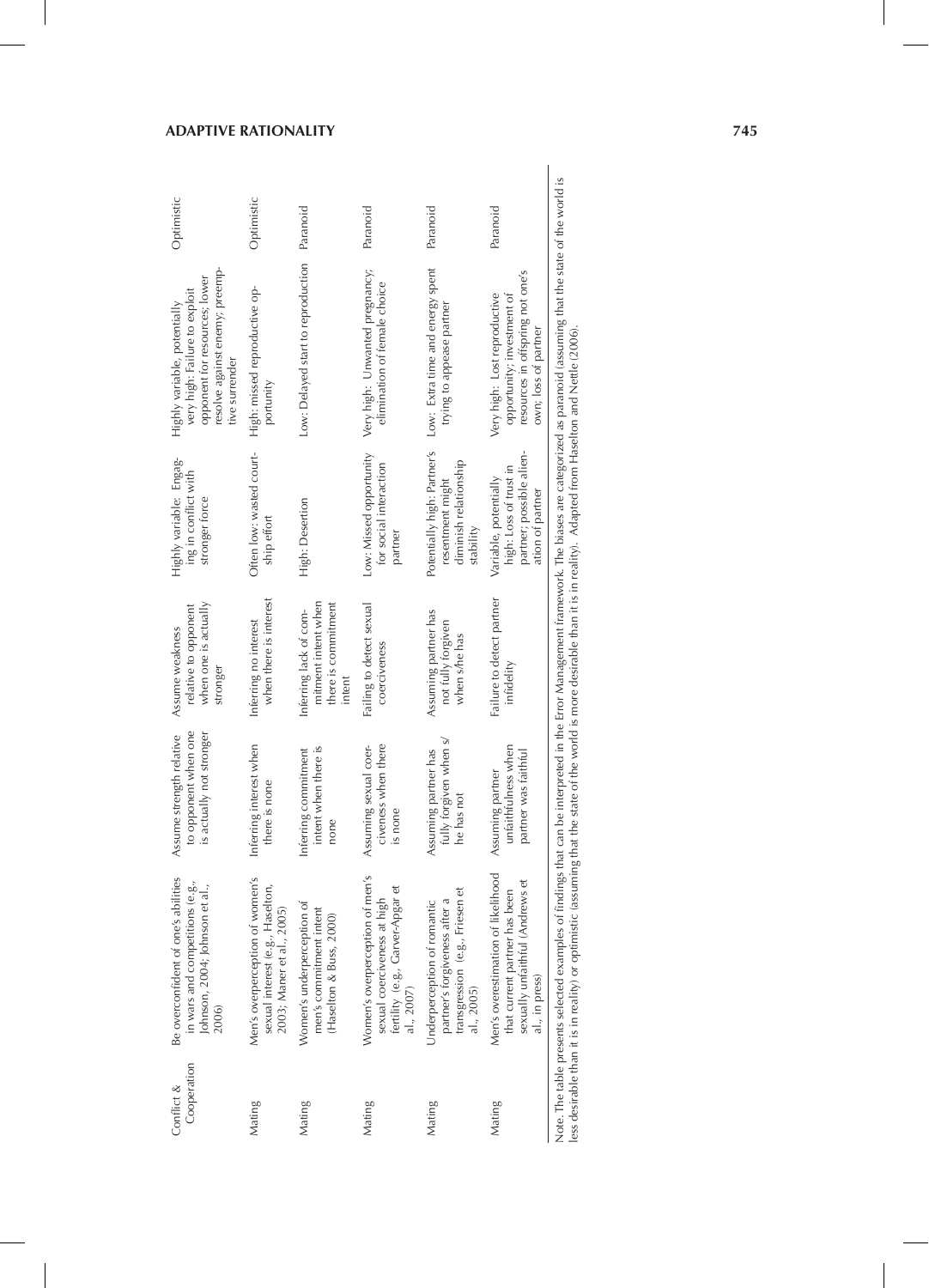systems are triggered in the absence of a real threat, and dampening their responses with drugs or by other means typically results in few negative outcomes. This is so, he argued, because the costs of being over-responsive are small compared to the cost of being under-responsive to the pathogenic threats these defenses help to combat.

The same logic applies to food aversions, particularly in environments in which food is abundant. Aversions to specific foods are reliably acquired in human and nonhuman animals following just a single incidence of sickness after eating a specific food (Garcia, Hankins, & Rusiniak, 1976; Rozin & Kalat, 1971). Even if these sicknesses were caused by something other than the food, systematically erring on the side of caution and avoiding food associated with sickness would often enhance survival in food-abundant environments more than erring on the side of excessive permissiveness in food choices.

If other people posed reliable threats of disease throughout evolutionary history (see Schaller & Duncan, 2007), humans could also possess adaptive biases that lead them to feel disgusted by and selectively avoid certain classes of others. One cue of disease that may precipitate such avoidance is the presence of physical abnormalities, including lesions, discoloration, impaired motor function, and atypical appearance of body parts. These cues might also indicate a history of accidents (e.g., falling) or bodily harm inflicted by others, each of which is not a communicable threat. The multiple factors that can cause physical disfigurement produce a signal detection problem with a serious consequence: because it is difficult to know with certainty the source of a physical anomaly, error management logic predicts that humans will err on the side of avoidance and treat phenotypically atypical others as if they are vectors of disease even when they are not. Kurzban and Leary (2001) proposed precisely this logic as an explanation for the pervasiveness of stigma associated with physical disabilities.

Recent research has directly tested this error management hypothesis about disease and disability. The work showed that people who perceive that they are vulnerable to disease are less likely to have disabled friends (Park, Faulkner, & Schaller, 2003). In addition, in reaction time studies, participants exposed to a disease prime unwittingly associated disease with well-known noncontagious individuals with disabilities, more so than with nondisabled individuals (Park et al., 2003). These results support the view that rather than being irrational, stigma surrounding disabled individuals is part of an evolved disease avoidance system that errs on the side of caution.

*Protective Biases in Response to Outgroup Threat.* Similar error management logic applies to outgroup threat. For ancestral humans, the cost of falsely assuming that outgroups were peaceful, and consequently being unprepared for an aggressive assault, would often have outweighed the comparatively lower cost of maintaining increased wariness toward friendly outgroup members. This reasoning is consistent with research showing that members of competing coalitions or out-groups are believed to be less benevolent (Brewer, 1979) and more hostile (Quillian & Pager, 2001) than are members of their own group. These biases can be strengthened by ecologically-valid contextual cues. For example, when there is ambient darkness rather than ambient light, individuals face greater risks of being attacked. In laboratory research manipulating light levels, participants tested in dark conditions had greater beliefs that out-group males are violent than those tested in the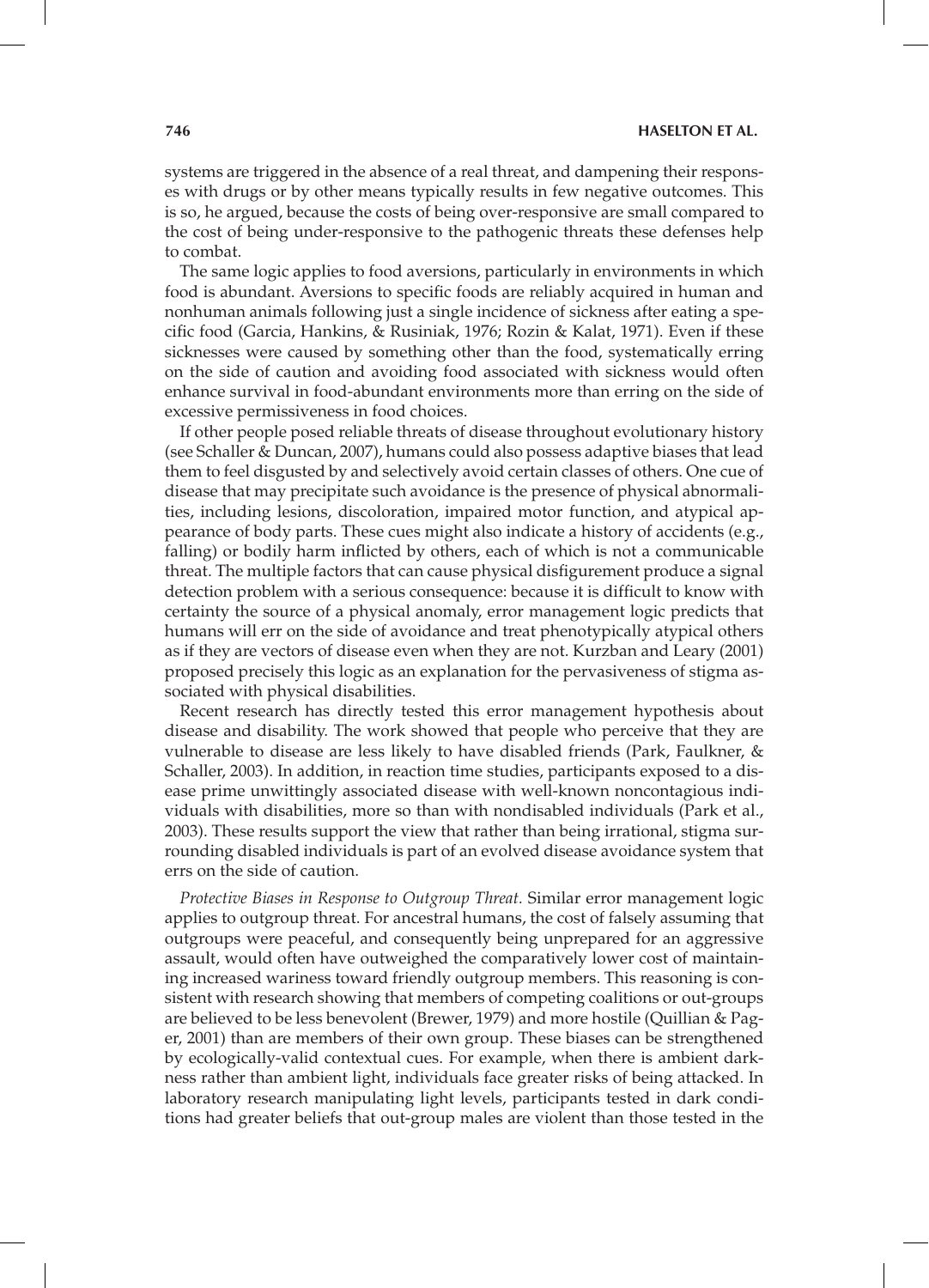light (Schaller, Park, & Faulkner, 2003; Schaller, Park, & Mueller, 2003). Similarly, when induced to feel fear, participants saw more anger in the neutral faces of outgroup males as compared to those induced to feel romantic arousal or in a neutral emotion condition (Maner et al., 2005). In sum, a variety of findings reveal a bias toward assuming that outgroup members are dangerous, especially when under conditions of increased threat.

Beyond these examples, error management logic applies in a wide array of domains relating to conflict and cooperation with others, including social exchange (Yamagishi, Tanida, Mashima, Shimoma, & Kanazawa, 2003; Yamagishi, Terai, Kiyonari, Mifune, & Kanazawa, 2007), overconfidence in war and competitions (Johnson, 2004; Johnson et al., 2006), and beliefs about the intentions of others (Barrett, Todd, Miller, & Blythe, 2005). With respect to the latter, for example, Barrett et al. (2005) showed adults animations of a variety of social interactions involving only naturalistic motion cues (modeled after Heider & Simmel, 1944). In the study, both German adults and Shuar hunter-horticulturalists from Ecuador were accurate in judging a variety of intention patterns, including chasing, following, courting, and so forth. The viewers in each group also had a systematic false alarm bias such that they inferred chasing when chasing was not present more so than the same false alarm for other intention categories. The authors of the study speculated that this pattern could reflect a universal error management bias designed to avoid the high costs of missing malevolent intentions in others.

### Biases in Mating and Romantic Relationships

The previous sections show that many biases have probably evolved to cope with physical threats posed by the environment or other organisms. Error management theory has also been useful for identifying and classifying biases in the domain of mating. In this section, we describe a number of biases that people show when assessing the intentions of potential or current mates. We begin by reviewing the evidence pertaining to the most well-known error management hypothesis—the male sexual overperception hypothesis.

*Sexual Overperception by Men.* In the ancestral past, men more so than women gained fitness advantages by engaging in opportunistic sexual encounters with multiple partners (Trivers, 1972). The logic behind this proposal is that the sex with fewer obligatory investments in offspring (pregnancy, lactation) and higher reproductive potential (i.e., number of offspring which possibly could be produced), most often the male, substantially increased offspring number by mating more often. In contrast, for females, the costs of such a quantity-oriented strategy often outweighed the benefits. Women, for example, incurred tremendous costs as a result of having sex, including a minimum of nine months of pregnancy and a substantial lactation period. Only when the benefits of reproduction with a particular mate outweighed these costs did women benefit from having sex. As a result, men are generally more sexually eager than women and thus often more willing to engage in short-term uncommitted sexual relationships (Clark & Hatfield, 1989; Li & Kenrick, 2006) and with more partners (Schmitt et al., 2003; Simpson & Gangestad, 1991). Relative to men, women are more selective in their choice of sex partners and often require indications that partners will invest time and resources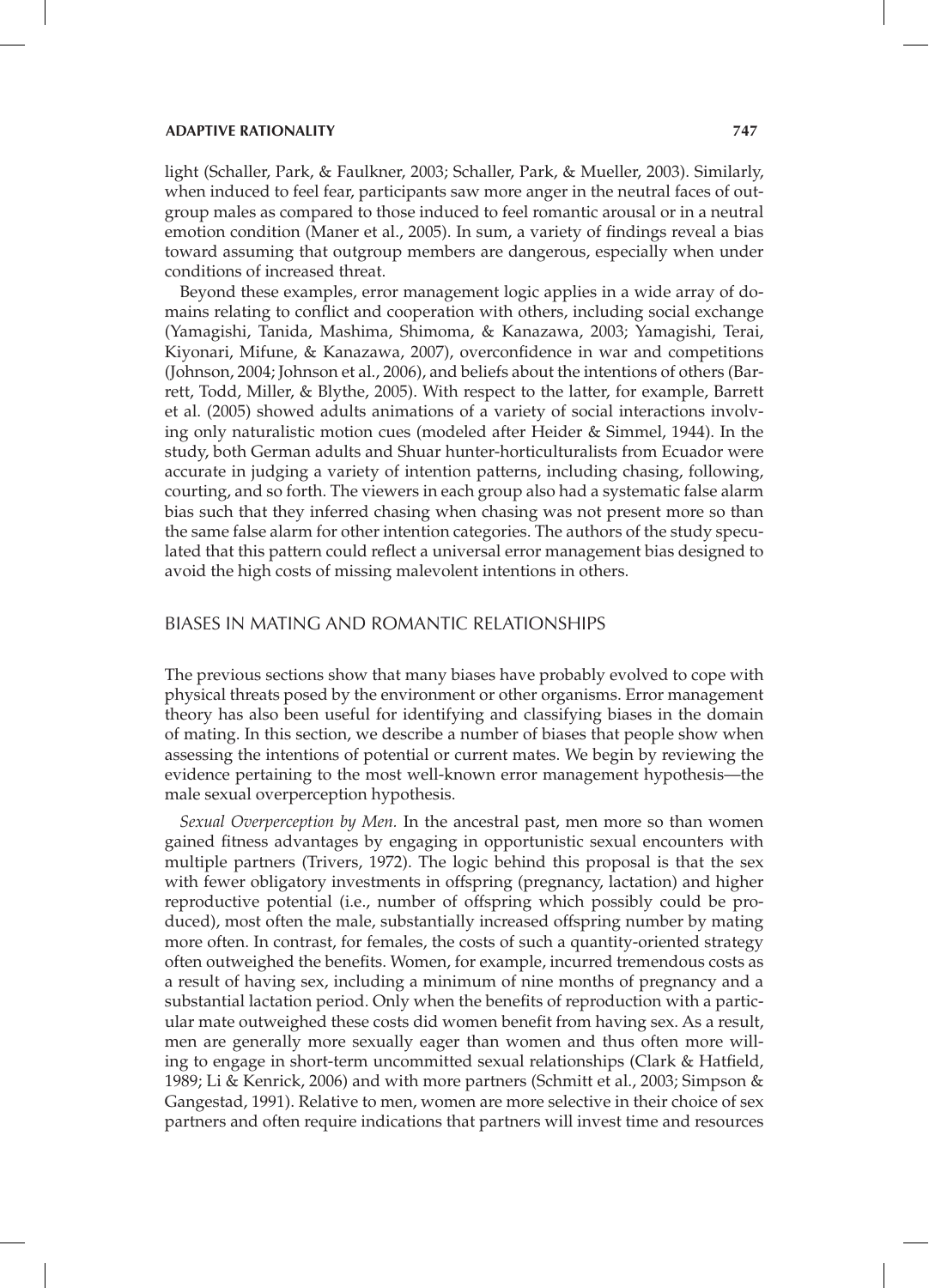before sex, during pregnancy, and throughout child rearing (Buss & Schmitt, 1993; Pillsworth & Haselton, 2006b).

Because men benefited more than women from short-term sexual encounters and more sexual partners, men have probably been selected for a keen ability to recognize cues of female sexual interest. This judgment, however, is made under considerable uncertainty and is prone to error. An error management perspective predicts that inaccurate judgments should be systematically biased toward overperception—perceiving sexual interest when there is none. It is plausible that an overestimation bias for men was selected because missing a sexual opportunity due to underestimating sexual interest would have been more reproductively costly than wasted time pursuing a disinterested woman due to overestimating sexual interest.

Many studies using diverse methods support the sexual overperception prediction. These methods have included judging sexual interest or intent in face-toface interactions of opposite-sex stranger dyads (Abbey, 1982; Harnish, Abbey, & DeBono, 1990; Saal, Johnson, & Weber, 1989; Shea, 1993), videotaped interactions and/or photos (Abbey, Cozzarelli, McLaughlin, & Harnish, 1987; Abbey & Melby, 1986; Edmondson & Conger, 1995; Saal et al., 1989; Shotland & Craig, 1988), vignettes (Abbey & Harnish, 1995; DeSouza, Pierce, Zanelli, & Hutz, 1992; Haselton & Buss, 2000; Kowalski, 1993), naturalistic personal experiences (Haselton, 2003; Koenig, Kirkpatrick, & Ketelaar, 2007), and experiments (Maner et al., 2005).

For example, in a typical unscripted live or videotaped lab interaction study (e.g., Abbey, 1982), male observers judged female participants' sexual interest toward the male participant to be higher than did female observers, and higher than what the female participants themselves reported. This finding shows that men overestimate women's sexual interest relative to two potential baseline comparison points (judgments of other women and the reports of women themselves). In a representative vignette study (Haselton & Buss, 2000), male respondents inferred more sexual interest than did female respondents from a range of hypothetical behaviors enacted by a third-party woman in a fictitious dating scenario.

These results are not simply due to men overstating the sexual interest of all people. There is no consistent evidence of a directional bias when men judge other men's sexual interest (e.g., Abbey, 1982; Haselton & Buss, 2000). The bias is also not shared by women, who appear to either underperceive men's sexual interest (e.g., Abbey, 1982) or show no clear directional bias (e.g., Haselton & Buss, 2000), depending on the study. Overall, these findings point to a consistent sex difference in judging the sexual interest of opposite-sex individuals: men overperceive women's (and only women's) sexual interest, but not vice versa. Men's misperception bias appears to be further limited to women who are appropriate sex partners, so for instance, it is absent when men rate their sisters' sexual interest (Haselton & Buss, 2000).

The results amassed from these interaction studies are corroborated by naturalistic survey data. For example, Haselton (2003) asked responders to report past instances in which their sexual intentions (or lack thereof) were misperceived by opposite-sex others, and found that women, unlike men, reported episodes of overperception more often than underperception. Another study found that in opposite-sex college friendship dyads, men tended to rate the sexual interest of close female friends more highly than those female friends rated their own interest, whereas the reverse was true for women's ratings of their male friend's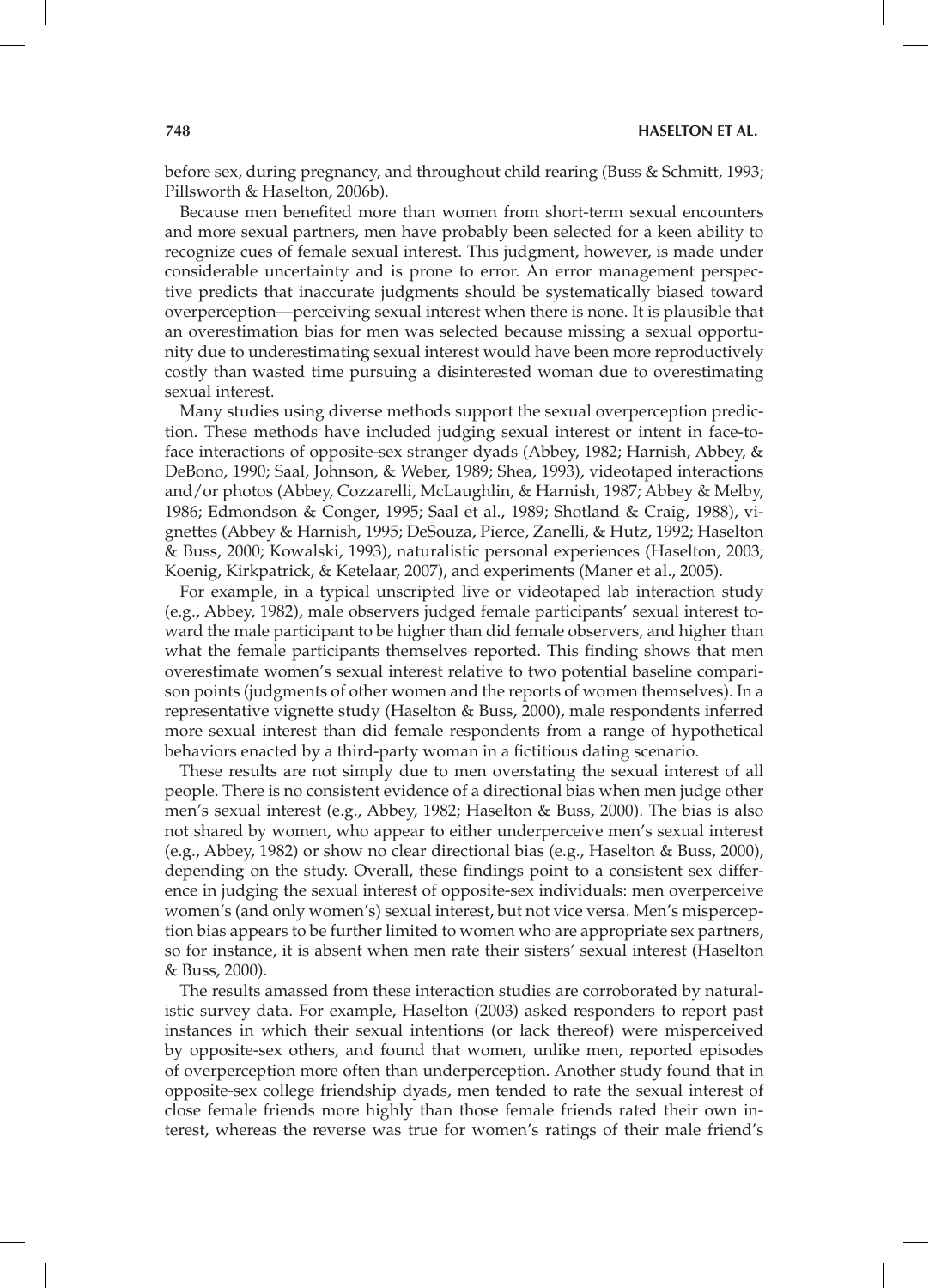interest (Koenig et al., 2007). The same predicted pattern of sex differences is revealed in research examining perception of affect. A recent study asked men and women to infer emotions ("microexpressions") in photographed faces that were actually emotionally neutral, and found that men who were induced to be in a romantic mood inferred more sexual arousal in female faces relative to men in a neutral mood, whereas women in a romantic mood did not exhibit the same shift when assessing male facial expressions (Maner et al., 2005). Another recent study failed to find evidence of the predicted sexual overperception effect. The authors concluded that men may simply be generally bad at decoding sexual vs. friendly cues rather than biased toward false positive errors (Farris, Treat, Viken, & McFall, 2008). However, given the abundance of the evidence showing that men's bias is directional (biased toward over- rather than under-perception), this result appears to be an anomaly.

*Perceptions of Men's Commitment Intent: A Healthy Dose of Skepticism.* Women's reproduction requires substantial obligatory investment in offspring during pregnancy and childrearing (Pillsworth & Haselton, 2006b; Trivers, 1972). These requirements have likely shaped women's preferences for mates who display convincing cues of long-term commitment and thus appear to be willing to provide resources during pregnancy and beyond (Buss & Schmitt, 1993). As with sexual intent, perceptions of commitment intent are prone to error due to incomplete information and an incentive for men to exaggerate their commitment (Haselton, Buss, Oubaid, & Angleitner, 2005). Error management theory predicts a directional bias for these errors: women should underestimate men's commitment intent rather than overestimate it. This is so because becoming pregnant and being deserted by a male partner as a result of overestimated commitment would have been more reproductively costly than temporarily delaying reproduction due to underestimated commitment (e.g., awaiting more evidence of commitment before having sex).

This prediction has not been tested as extensively as sexual overperception, but research has supported it. Using the same vignette scenarios as described above, Haselton and Buss (2000) asked participants to rate the likelihood that a variety of dating behaviors indicated an interest in a long-term romantic relationship. The results showed that female respondents inferred less long-term interest when men engaged in these behaviors (i.e., less commitment intent) than did male respondents. No such sex differences emerged in rating women's long-term interest from identical behaviors (Haselton & Buss, 2000; also see Haselton et al., 2005, for a discussion of additional evidence).

*Perceptions of Men's Sexual Coerciveness Across the Ovulatory Cycle.* An error management approach also predicts adaptive changes in the psychology of individuals across time based on cues indicating changes in the relative costs of false positive and false negative errors (Haselton & Nettle, 2006). One notable type of shift occurs in women across the ovulatory cycle: the costs of having sex with an undesirable partner rise as ovulation approaches and fertility increases (Gangestad & Thornhill, 2008; Pillsworth & Haselton, 2006a). Error management logic thus predicts that women will be particularly wary of sexual coercion when fertility is high—facilitated by erring on the side of overestimating sexual coerciveness in men. This is precisely what a recent study found: women in the high-fertility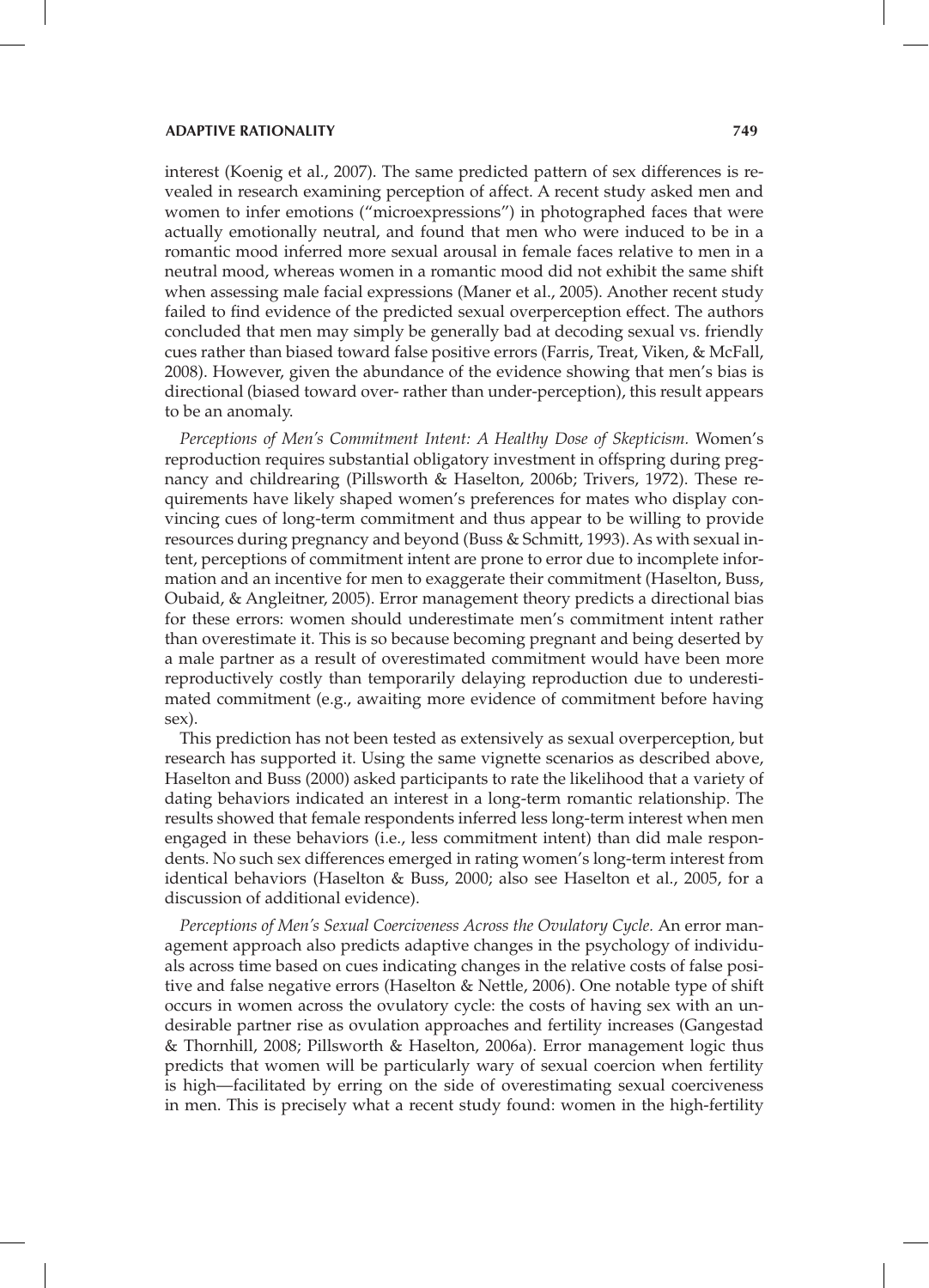phase of the cycle rated men appearing in videotaped interactions with women as more sexually coercive than did women in other cycle phases (Garver-Apgar, Gangestad, & Simpson, 2007).

*Other Mating-Related Biases.* Error management theory has also been applied to judgment biases in other mating-related domains, including underestimating the extent to which one has been forgiven by a romantic partner after a transgression (thus prompting a more complete mending of the relationship; Friesen, Fletcher, & Overall, 2005), overestimating the desirability of same-sex competitors (possibly to facilitate keener competition, Hill, 2007), and men overestimating the chances that their romantic partners have been sexually unfaithful (to protect against the high costs of cuckoldry; Andrews et al., 2008; also see Haselton & Nettle, 2006, for a variety of additional predictions not yet tested). In sum, across the many judgments and decisions people make in the courtship context, there are many biases that were predicted by and are sensible in light of error management theory.

### Error Management: Summary

These examples, like those in the heuristics section, demonstrate that biases often are not flaws that reveal fundamental irrationality of the mind. Rather, error management biases are solutions that minimize particularly costly errors and produce a net benefit to the decision maker. In contrast to common assumptions, the logic of error management shows that superior designs are not always those that maximize accuracy but are systematically biased to commit the least costly error. The direction of an error management bias—whether it is *optimistic* as in the case of sexual overperception or *paranoid* as in the case of disease avoidance—differs depending on the domain of decision, traits of the perceiver (e.g., male vs. female), and contextual cues indicating shifting costs and benefits (Haselton & Nettle, 2006). Successful hypotheses about the direction of bias often require models of the ancestral past and thus demonstrate the power of evolutionary thinking for understanding what otherwise might be deemed quirky features of the mind.

### **Artifacts**

A criticism of the classic heuristics and biases approach is that the strategies often used for identifying bias and evaluating cognitive performance might not be appropriate. If researchers place humans in unnatural settings, present problems for which the human mind is not designed, or evaluate performance in reference to standards other than those which would have aided our ancestors in survival and reproduction, it should not come as a surprise that humans appear systematically irrational. The third and final category in our evolutionary taxonomy of bias, *artifacts*, contains phenomena that are subject to these criticisms. We give two general examples within this category: (1) those resulting from the use of evolutionarily invalid problem formats or problem contents and, (2) evaluation in reference to normative standards that are not reasonable models of the evolved mind.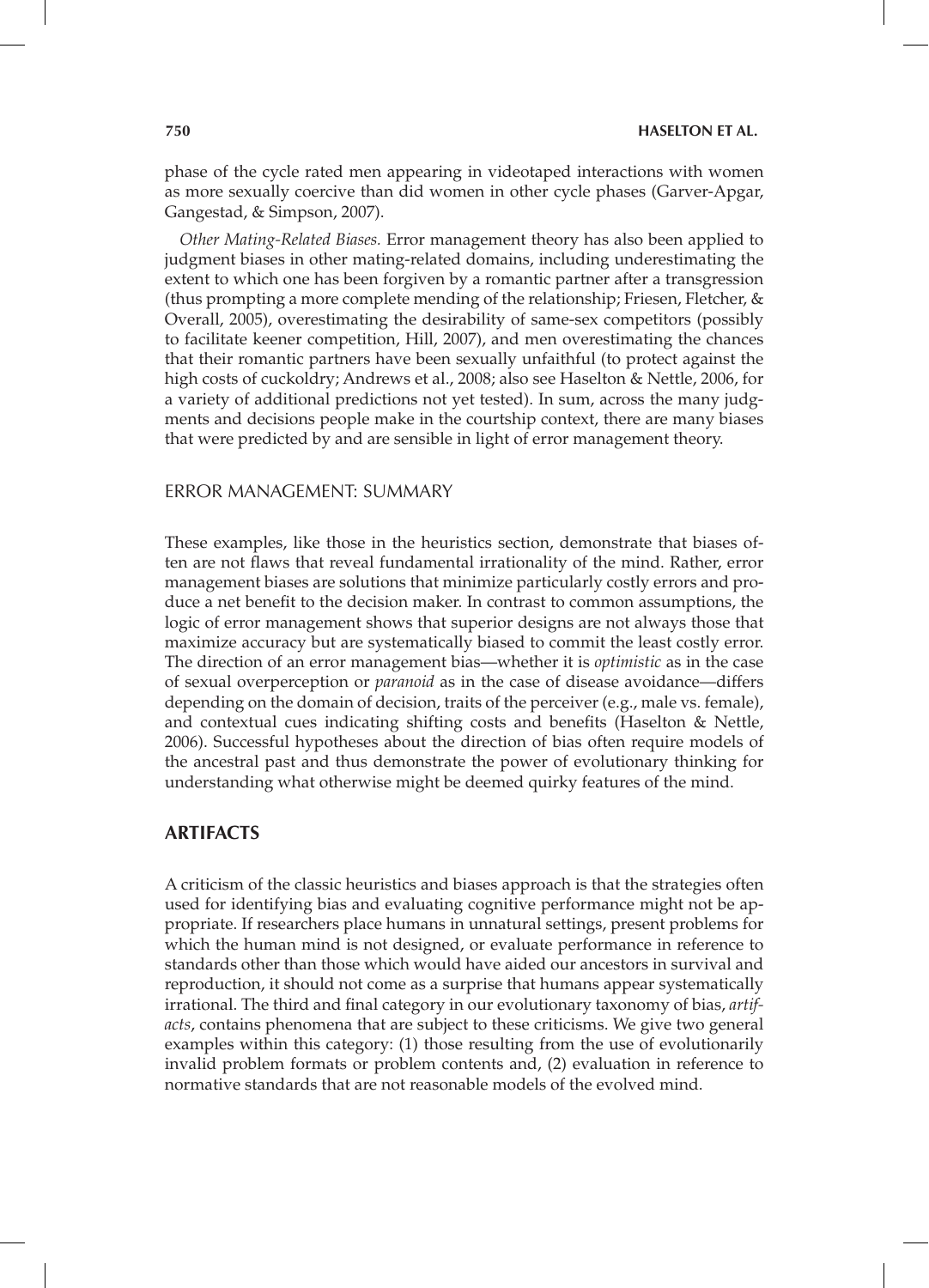### Evolutionarily-Invalid Problem Formats and Contents

*Frequencies Versus Probabilities.* Many of the shortcomings of human reasoning claimed in the heuristics and biases literature concern failures in estimating event probabilities or likelihoods (Tversky & Kahneman, 1974, 1983). Spurring a long and active debate, Gigerenzer (1997), Cosmides and Tooby (1996), and others have suggested that people should demonstrate proficiency at likelihood estimation when presented with input in the form of discrete events—*natural frequencies*—as compared with numerical probabilities. Thus, investigations of likelihood estimation will be compromised when researchers do not use natural frequencies. The argument is that frequencies of events are observable in nature, whereas probabilities are mathematical abstractions that lack any direct connection to sensory input (e.g., Gigerenzer, 1997). In addition, when computing probabilities one loses information about base rates (Cosmides & Tooby, 1996), so frequencies actually convey superior information.

To illustrate, consider the famous *Linda problem*. Respondents read a personality description: "Linda is 31 years old, single, outspoken, and very bright. She majored in philosophy. As a student, she was deeply concerned with issues of discrimination and social justice, and also participated in anti-nuclear demonstrations." They were then asked to determine which of two options was more probable: (a) Linda is a bank teller, or (b) Linda is a bank teller and active in the feminist movement. Between 80% and 90% of respondents selected the second of the two—Linda is a bank teller and active in the feminist movement—as the more probable option, even though the conjunction of the two options cannot be more likely that either of its components. Hence, people committed the conjunction fallacy (Tversky & Kaheman, 1983).

As a test of the natural frequency hypothesis, several researchers presented classic problems in frequency rather than probability format (e.g., how many out of 200 women are bank tellers and how many out of 200 are bank tellers and feminists), and found that frequencies dramatically improved performance (Cosmides & Tooby, 1996; Fiedler, 1988; Hertwig & Gigerenzer, 1999; Tversky & Kahneman, 1983; but see Barbey & Sloman, 2007; Gaissmaier, Straubinger, & Funder, 2007; and Gigerenzer & Hoffrage, 2007, for a recent round of debate surrounding these studies). Improving performance by providing natural frequencies as input has implications that go beyond our general point about evolutionarily valid problem formats. In contrast to the ancestral world, in modern contexts such as medical diagnosis exact numerical probability judgments are often crucial, and it is important to give decision-makers information in a form they can easily use (Hoffrage, Lindsey, Hertwig, & Gigerenzer, 2000). Training doctors to translate diagnosis problems into natural frequencies has shown to be three times as effective in helping them correctly reason about outcomes as compared with traditional rule-based training (Kurzenhauser & Hoffrage, 2002).

*Problem Content: Cheater Detection.* Often researchers compare human performance to idealized rules of logic or mathematics. From an evolutionary perspective, however, the important problems of judgment are not so abstract. They involve dilemmas such as determining whether foods are safe to eat, who to choose as a mate, whether a patch of land will contain food resources, and who is a cheater in a social exchange. People find falsification logic neither intuitive nor easy to use, as anyone who has taught statistics knows. It does not come as a surprise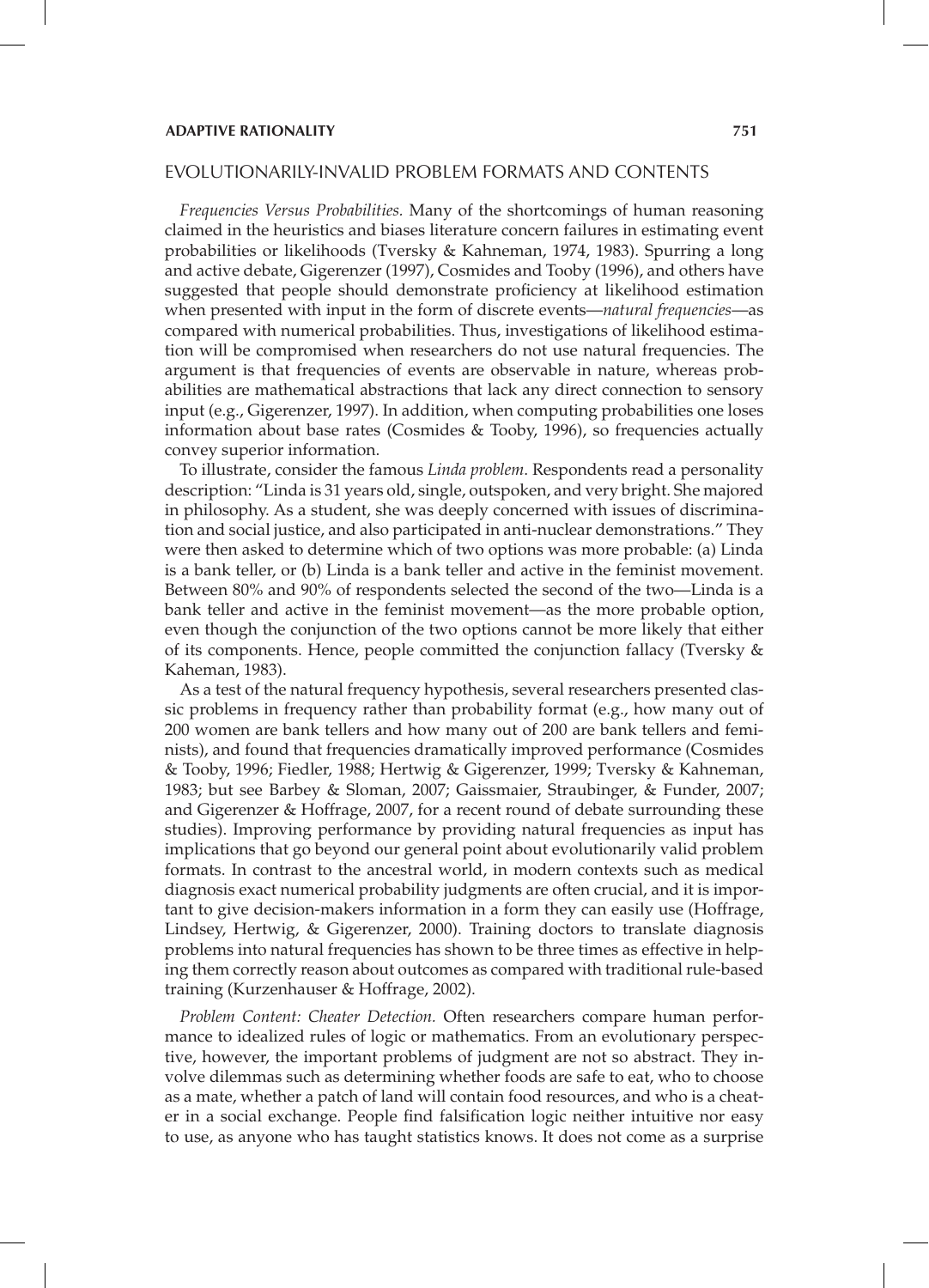then, that people are not especially good at testing the abstract conditional rule, *if p then q*. In classic studies, Wason (1983) showed that people easily recognized that confirmatory evidence (the presence of  $p$ ) is needed to test the conditional, but they often failed to test for falsifications (the absence of *q*). In the same line of research, however, problems involving particular contents dramatically changed performance on the task (e.g., Johnson-Laird, Legrenzi, & Legrenzi, 1972; Wason & Shapiro, 1971). Cosmides (1989) argued that the operation of a cheater-detection algorithm could explain many of these content effects. She argued that when the conditional rule involves social exchange (if you take the benefit, *p,* then you pay the cost, *q*), people look not only for confirmatory evidence (benefits taken, *p*) but also disconfirmatory evidence (costs not paid, not *q*). These contents changed performance from 25% correct (Wason, 1983) to 75% correct (Cosmides, 1989). Cosmides (1989) proposed that the performance differed because the content elicited mechanisms for cheater detection, which used falsification logic, given the nature of the adaptive problem to be solved (Cosmides, 1989; Fiddick, Cosmides, & Tooby, 2000; see Cosmides & Tooby, 1992, for an extensive discussion, including a description of the many variants of the task devised to rule out confounds and alternative explanations; also see Pereya, 2000, for similar content effects involving hazard detection).

An important point in this work is that humans do not reason according to the rules of abstract logic, but instead reason according to the task demands of specific adaptive information-processing problems. This is nicely demonstrated by manipulations in which adaptive responses systematically violate normative rules (e.g., switched social contracts, Cosmides, 1989). Proper adaptive functioning of the mind can only be observed when people encounter content that their minds are designed to handle.

### Questioning Normative Standards as Good Models of the Evolved Mind

In order to judge behavior as rational or not, there must be a standard for comparison—achieving accuracy, adherence to a logical rule, or maximizing some outcome. We have already questioned the standard of accuracy or *truth*—although adaptive systems should achieve reasonable accuracy, trade-offs in error costs often render systems biased toward particular errors superior to those maximizing accuracy. The cheater-detection example demonstrates that abstract logical rules often do not fit with the practical problems human beings must solve. The following are several other cases with questionable standards for comparison when the goal is to evaluate whether the mind is well designed.

*The Hot-Hand Fallacy.* The hot-hand fallacy occurs when research participants expect lucky streaks in hits and misses in everything from basketball to coin tosses (Gilovich et al., 1985) when in fact the probabilities of events are independent. When Kobe Bryant hits many shots in a row, for instance, the natural expectation is that he's got a hot hand and will shoot another successfully. People are often surprised to discover that this strong intuition does not square with the reality that the success of the next shot is determined independently from the shot before it. Heuristics and biases researchers attribute demonstrations of the hot-hand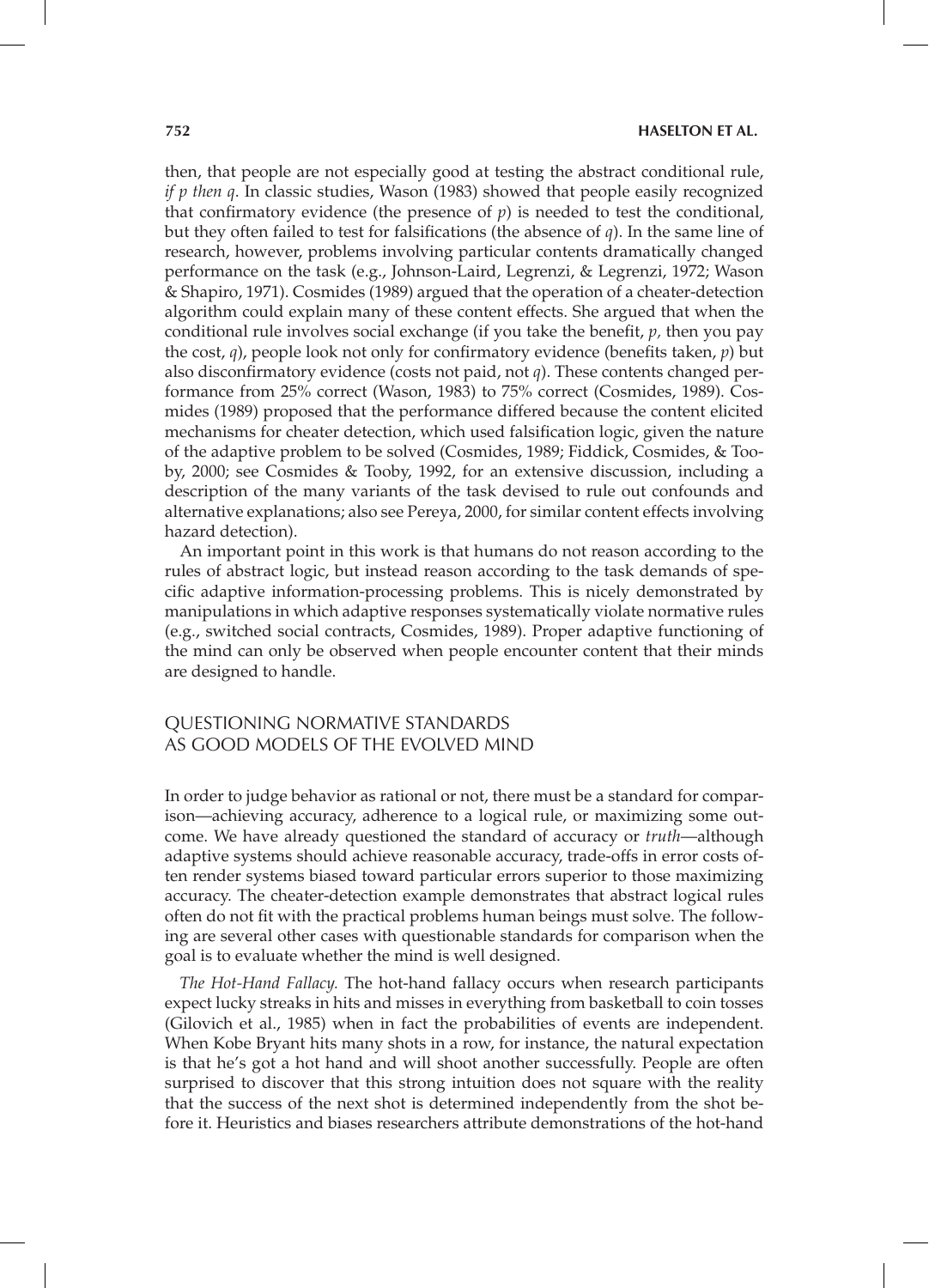phenomenon to humans' poor conceptions of chance, owing to the use of the fallible representativeness heuristic (Gilovich et al., 1985), in which participants mistakenly inferred that the small, observed sequence is representative of the larger sample as a whole.

The foraging example presented in the heuristics section hints at an alterative explanation for the hot hand phenomenon. Wilke and Barrett (2009) proposed that prior researchers might have started from the wrong place by asking why people are bad at random events and judging evolutionarily novel events like coin tosses, gambling, and sports. Instead, one can ask about the structure of objects and events surrounding important adaptive problems faced by our ancestors, and what kinds of adaptations might have been shaped by selection. Wilke and Barrett argued that many of these—plants, animals, human settlements, and even weather—would have been organized in an aggregated, clumpy fashion (Taylor, 1961; Taylor et al., 1978)—not perfectly at random (independent) like events in Las Vegas. Thus, the default human expectation is aggregation, clumpiness, and nonindependence.

To explore this hypothesis, Wilke and Barrett (2009) devised computer tasks in which participants could forage for fruits, coin tosses, and several other kinds of resources, and presented them to American undergraduates and a South American indigenous population of hunter-horticulturalists (the Shuar). In each population, research participants exhibited the hot-hand phenomenon for all resource types, despite the fact that the resources were distributed randomly by the computer. The exception was for coin tosses for the American students only, in which the hot-hand expectation was reduced though not altogether eliminated. Wilke and Barrett (2009) concluded that the expectation of aggregation in space and time may be the psychological default that is overcome only through extensive experience with truly independent random phenomena like coin tosses. This conclusion is quite different from the original explanation offered for the phenomenon—that it is attributable to the fallible representativeness heuristic and thus is a shortcoming of the mind.

*Future Discounting.* When evaluated against many standards of economic utility, humans have a tendency to overvalue immediate benefits relative to long-term gains (Frederick, Loewenstein, & O'Donoghue, 2002). For example, a person who prefers a reward of \$10 today over a reward of \$12 tomorrow is discounting the future. Much of the past research on the topic has investigated negative outcomes such as poorer academic performance and increased abuse of psychoactive substances that are experienced by high future discounters (e.g., Gottdiener, Murawski, & Kucharski, 2008), leading researchers to label people who prefer immediate rewards with terms like impulsive, short-sighted, lacking self-control, and ego-control failure (e.g., Ainslie, 1974; Gottdiener et al., 2008; Green, 1982; Logue, 1988; Mischel, Shoda, & Rodriguez, 1989; Rachlin & Green, 1972). The clear message from this literature is that preferring immediate rewards over later rewards is irrational—a puzzle to be solved.

Again, might the research question be set up backwards? Rather than simply noting mismatches between human preferences and monetary maximization, and seeking to explain the lapse in rationality, one could begin by asking how the psychology of intertemporal choice might reasonably have been shaped by evolution. Natural selection favors discounting the future and taking immediate rewards when the costs of waiting outweigh the benefits of waiting. These include the real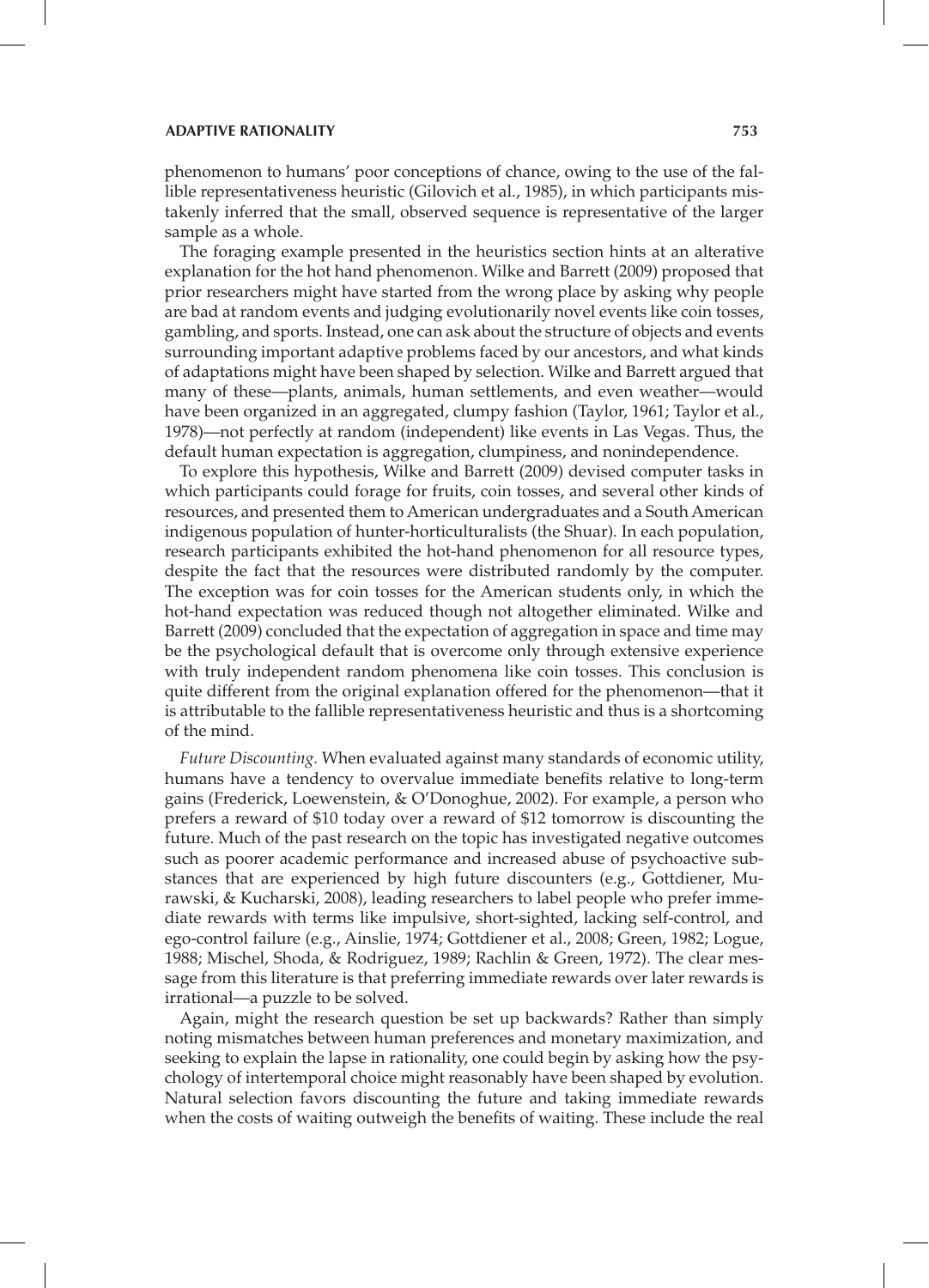possibility that an organism could die before living to the future date to reap the reward, thus forfeiting the chance to translate the resource into the currency of reproduction (e.g., Daly & Wilson, 2005). Female parasitic wasps, for example, shift their egg-laying depending on changes in barometric pressure linked with the approach of deadly thunderstorms. The wasps lay more eggs on low-quality patches in a chamber mimicking the conditions of an incoming thunderstorm (rapidly dropping barometric pressure) than on a fair summer day (steady barometric pressure). Rather than delaying to search for a better option, wasps deposit their eggs immediately in a poor patch in order to avoid reproductive failure (Roitberg, Sircom, Roitberg, van Alphen, & Mangel, 1993). These results square with theorizing by some economists that future discounting is steep because there is uncertainty about the future (e.g., the individual might die before collecting the later reward), but these ideas have often lacked explicit considerations of the evolved mechanisms giving rise to steep discount rates.

Humans also show adaptive shifts in future discounting in response to changing conditions in the physical and social environment. For example, Wilson and Daly (2004) reasoned that cues indicating good returns on immediate efforts should lead to discounting the future more steeply. They predicted that exposure to attractive women would inspire men to become more present-oriented, possibly as a motivation to pursue immediate mating opportunities. Consistent with the hypothesis, men displayed greater financial future discounting after exposure to attractive women compared to when they were exposed to average women. This shift might be part of a broader system that reorients individuals to become more present-oriented when faced with opportunities that require immediate action.

The above logic indicates that discounting the future can be adaptive. One form of discounting that has resisted explanation, however, is the preference reversal under conditions of variable delays. An example is when a person accepts \$10 immediately rather than \$11 tomorrow, but prefers to accept \$11 in 366 days rather than \$10 in 365 days. In the first case, the person is impulsive; in the second case, he or she is patient. Putting aside the issue of transaction costs—it requires more effort to come back at a future date than to receive money immediately—why might these preference reversals occur?

One possibility is that different evolved systems are recruited when making these decisions. The first system manages choices between an immediate and a delayed reward (e.g., \$10 now or \$11 tomorrow), whereas the second system manages choices between a delayed and further delayed reward (e.g., \$10 in 365 days or \$11 in 366 days; McClure, Ericson, Laibson, Loewenstein, & Cohen, 2007; Mc-Clure, Laibson, Loewenstein, & Cohen, 2004). Using fMRI methods, McClure and colleagues found support for the idea that the prospect of an immediate reward activates limbic system reward-related areas that are rich in dopaminergic innervation and are linked to impulsive behavior. The activation of the limbic system may prompt organisms to act immediately to secure the available rewards. In contrast, being presented with the choice of two delayed rewards activates prefrontal and parietal areas of the brain associated with deliberative processes and numerical computation. Although the precise adaptive functions of these brain areas remain to be specified, research along these lines demonstrates how thinking about whether systems with different functions are recruited to solve superficially similar problems can provide insights into why there are these apparent lapses in rationality.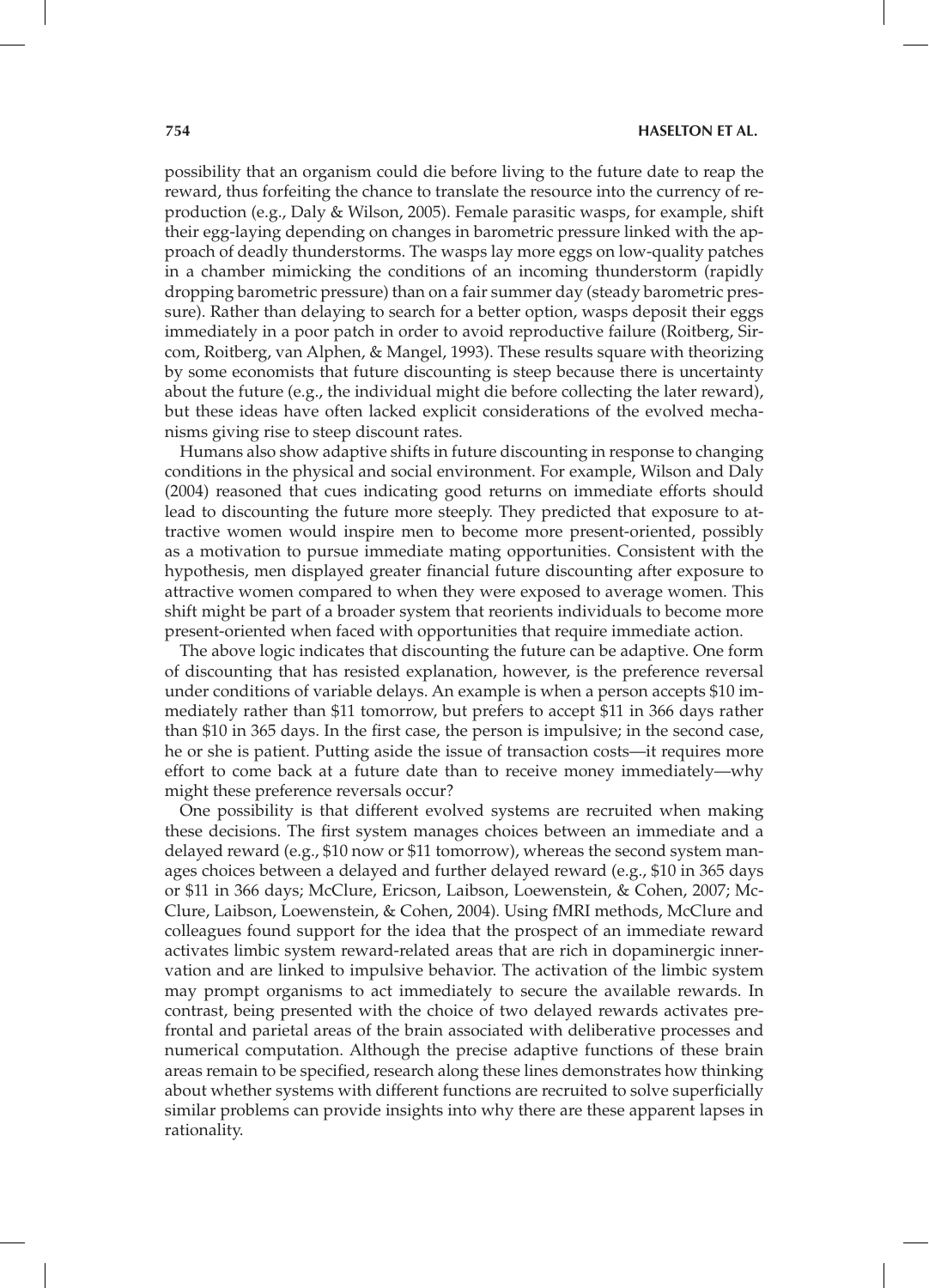### Artifacts: Summary

We have presented just a few examples to illustrate how a reconsideration of the standards used to judge performance can radically change conclusions about human rationality. By asking what information would have been available over human evolutionary history as inputs for problem solving, what counts as a good solution within content domains crucial for survival and reproduction, and what ends humans should have evolved to maximize, we flip many of the conclusions drawn by heuristics and biases researchers on their heads. Instead of noting the mismatches between human performance and modern, idealized standards—and concluding that the mind is compromised in some way—evolutionary minded researchers reveal good solutions with a tight fit to enduring natural problems that may sometimes perform at their worst in the peculiar modern world.

### **Discussion**

### Adaptive Rationality and Specialized, Evolved Design

A major theme emerging from our evolutionary analysis is the importance of specialized, evolved design: humans are adaptively rational to the extent that their minds are well designed for recurrent problems affecting survival and reproduction. We argue that the pendulum should continue to swing away from a focus on bias and error and toward developing models of the crucial adaptive problems our ancestors needed to solve, including realistic assessments of what information humans had available to them. In short, researchers benefit from developing models of design solutions to problems of judgment and decision making faced over millennia, and conducting research to test them. As demonstrated by the many examples presented in this article, once these models are developed and tested, the mind shows a remarkably tight fit to naturalistic human challenges. From this perspective, the mind appears reasonable, even *rational*. The emerging picture produced by these newer breeds of explanation is quite different from the heavy emphasis on irrationality in earlier treatments of heuristics and biases (see Lopes, 1991; Krueger & Funder, 2004).

The strategy of focusing on and elucidating good design is not an apologia intended to place the rational mind on a pedestal just for admiration: it is practical. Doing so should achieve at least four desirable outcomes. First, we take the success of key examples in this paper—ecologically rational simple heuristics, auditory looming and other error management phenomena, improving probability judgment with frequency formats, and so on—as an indication that researchers can achieve a clearer view of the architecture of the mind by using an evolutionary theoretical approach. Scientific progress will not grind to a halt without the approach, but surely researchers benefit from considering whether their theoretical assumptions and psychological models are evolutionarily sensible. Second, if we are correct that many bias and error phenomena are artifacts of unnatural research settings or questionable normative standards, the approach could help researchers "clean house" and focus instead on the phenomena likely to have more impact on humans' daily thoughts and behaviors (Haselton & Funder, 2006). Third, this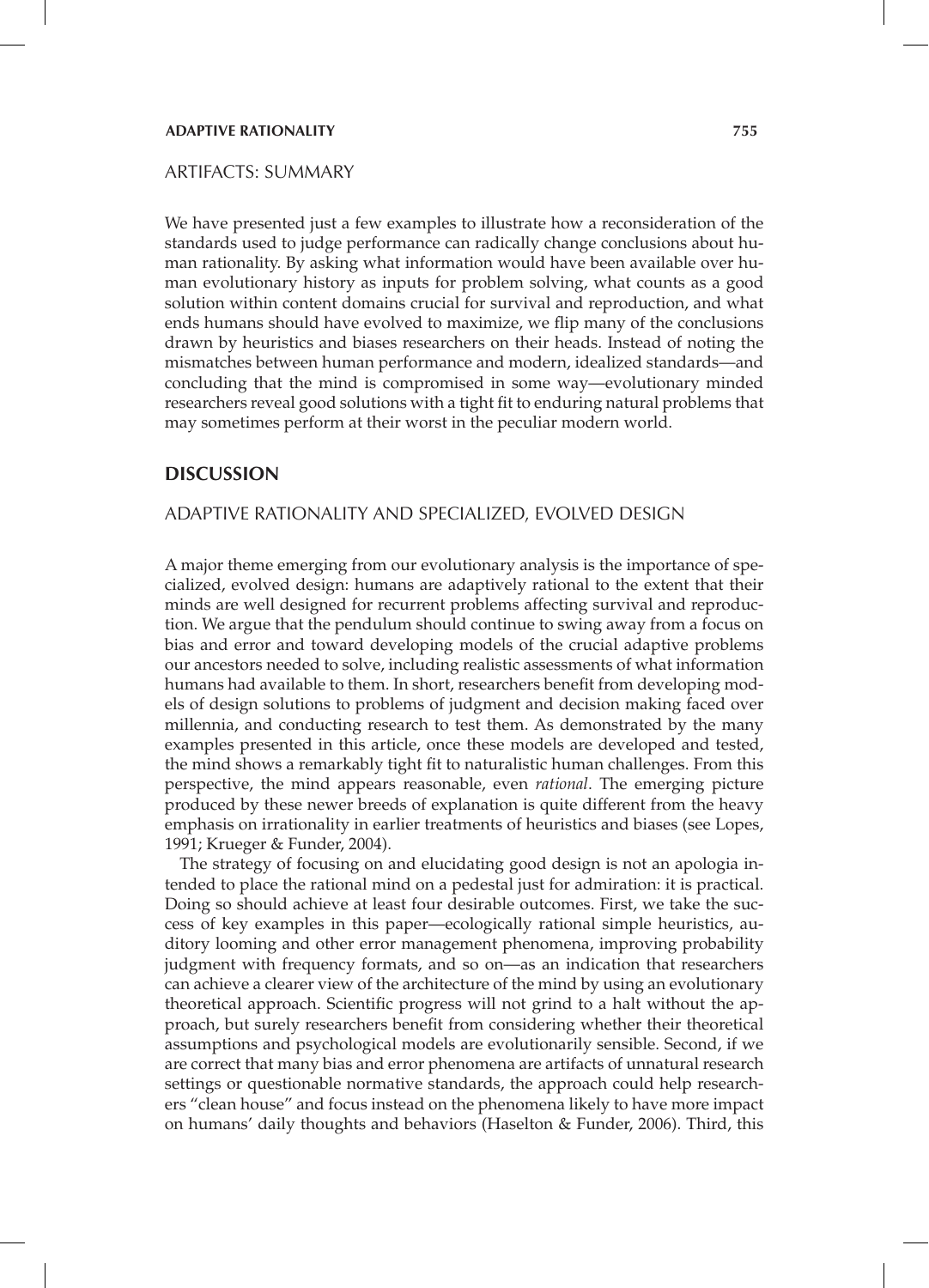strategy helps expose cases in which the evolved design of the mind is at odds with the demands of the modern environment, a point we elaborate below. And, fourth, it helps researchers sort through bias and error phenomena to determine which are actually reasonable features of the mind, and which are true oddities. Where there are these real mysteries, there are exciting discoveries to be made.

### Taxonomy of biases

Our threefold taxonomy of biases and heuristics, error management effects and design artifacts does not perfectly organize biases into mutually exclusive categories. Rather, we offer this taxonomy as a tool for evaluating the causes of apparent lapses in rationality. For instance, our discussion on the hot-hand phenomenon and our suggestion that it serves as an adaptation to detect aggregation in the world (rather than being a fallacious perception about random sequences), can also be tackled from an error management perspective. If missing a resource pattern would have been so costly in past environments, then we might expect our perceptual system to more often falsely perceive the presence than the absence of a pattern than fail to do so (c.f. Nesse, 2001). Similarly, some biases of the social psychology literature can be considered as heuristics that contain elements of error management. For example, self-enhancement may result from an error asymmetry in which false modesty is more costly than mistaken pride (Krueger & Mueller, 2002).

### Open versus Closed Developmental Systems

Many readers are surely wondering where experience—*learning*—is in our analysis. An important question for all research on psychological adaptations is to what extent any adaptation is developmentally closed, such that in nearly all typical developmental environments the same general design will emerge, or developmentally open to influence by environmental contingencies (Tooby & Cosmides, 1992; Mayr, 1974). Whether systems for making judgments and decisions are open or closed should depend on the demands of the adaptive problem, and thus the nature and extent of environmental influence should be evaluated on a case-by-case basis. Taking error management biases, for instance, Haselton and Nettle (2006) reasoned that systems of food aversion and snake fear are relatively developmentally closed since they appear only to require triggering by the environment and other, more deadly modern hazards do not show the same conservative patterning (e.g., fast-moving automobiles and obesity, which are much more likely to kill us). On the other hand, error management biases relating to optimism about achieving future benefits (positive illusions) appear much more open to environmental influence and they show greater variation in their manifestations across societies (see Haselton & Nettle, 2006, for a review).

Clearly, there are some learning systems that are sufficiently wide open that they can produce completely novel reasoning skills, such as how to do calculus or that coin flips in a series are truly independent. These skills are subjectively difficult. The fact that they require much practice and effort serves as a reminder that not all reasoning skills are equally learnable. The key point for this discussion is that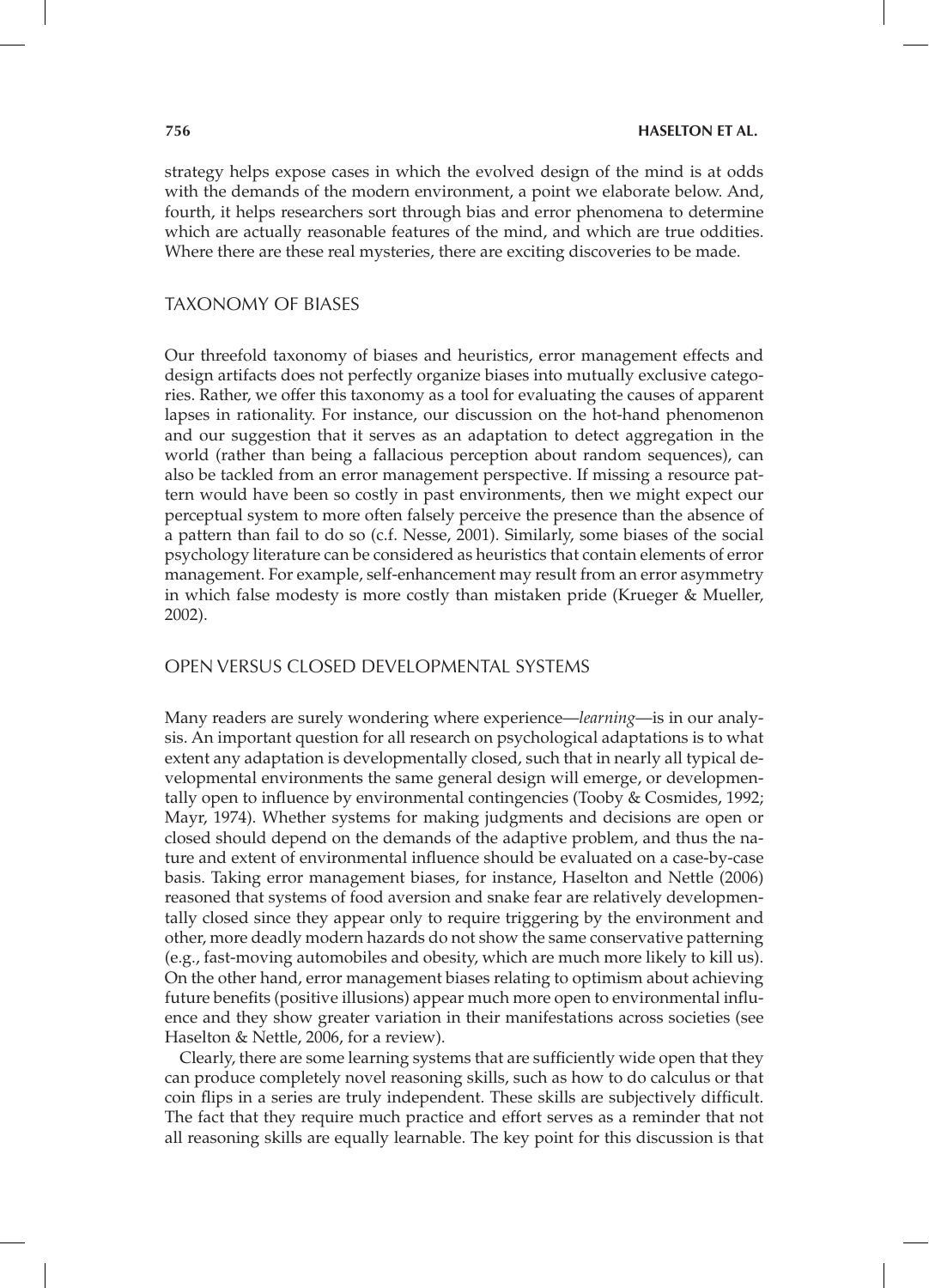some evolved systems of judgment, reasoning, and decision-making are deeply entrenched and less responsive to alteration to any differing demands presented by the modern world, whereas others adapt more smoothly.

### From the Past to the Present

In closing, we wish to note that the approach we advocate does not necessarily diminish the lessons learned in earlier research. The modern world is governed by novel economic rules and new social challenges. Knowledge of how our evolved psychology leads us to behave in ways that contrast with our self-interest in light of these rules should prove important to human happiness: what benefited our ancestors' reproductive success is often at odds with our own wishes for how to live. Where there are these clash points, only by understanding each of the two pieces the psychological adaptations in question and the modern context in which they operate—can we have the knowledge required to choose the best course of action.

### **References**

- Abbey, A. (1982). Sex differences in attributions for friendly behavior: Do males misperceive females' friendliness? *Journal of Personality and Social Psychology, 42*, 830-838.
- Abbey, A., Cozzarelli, C., McLaughlin, K., & Harnish, R. J. (1987). The effects of clothing and dyad sex composition on perceptions of sexual intent: Do women and men evaluate these cues differently? *Journal of Applied Social Psychology, 17*, 108-126.
- Abbey, A., & Harnish, R. J. (1995). Perception of sexual intent: The role of gender, alcohol consumption, and rape supportive attitudes. *Sex Roles, 32*, 297-313.
- Abbey, A., & Melby, C. (1986). The effects of nonverbal cues on gender differences in perceptions of sexual intent. *Sex Roles, 15,* 283-298.
- Ainslie, G. (1974). Impulse control in pigeons. *Journal of the Experimental Analysis of Behaviour, 21*, 485-489.
- Andrews, P. W., Gangestad, S. W., Miller, G. F., Haselton, M. G., Thornhill, R., & Neale, M. C. (2008). Sex differences in detecting sexual infidelity: Results of a maximum likelihood method for analyzing the sensitivity of sex differences to underreporting. *Human Nature*, *19*, 347-373.
- Barbey, A. K., & Sloman, S. A. (2007). Base-rate respect: From ecological rationality to dual processes. *Behavioral and Brain Sciences, 30*, 241-254.
- Barrett, H. C., Todd, P. M., Miller, G. F., & Blythe, P. W. (2005). Accurate judgments of intention from motion cues alone: A cross-cultural study. *Evolution and Human Behavior, 26*, 313-331.
- Bell, W. J. (1991). *Searching behaviour: The behavioural ecology of finding resources*. New York: Chapman and Hall.
- Blank, H., Musch, J., & Pohl, R. F. (2007). Hindsight bias: On being wise after the event. *Social Cognition, 25*, 1-9.
- Brewer, M. B. (1979). In-group bias in the minimal intergroup situation: A cognitivemotivational analysis. *Psychological Bulletin, 86*, 307-324.
- Brighton, H. (2006). Robust inference with simple cognitive models. In C. Lebiere & R. Wray (Eds.), *AAAI Spring Symposium: Cognitive science principles meet AIhard problems* (pp. 17–22). Menlo Park, CA: American Association for Artificial Intelligence.
- Brunswik, E. (1955). Representative design and probabilistic theory in a functional psychology. *Psychological Review, 62*, 193-217.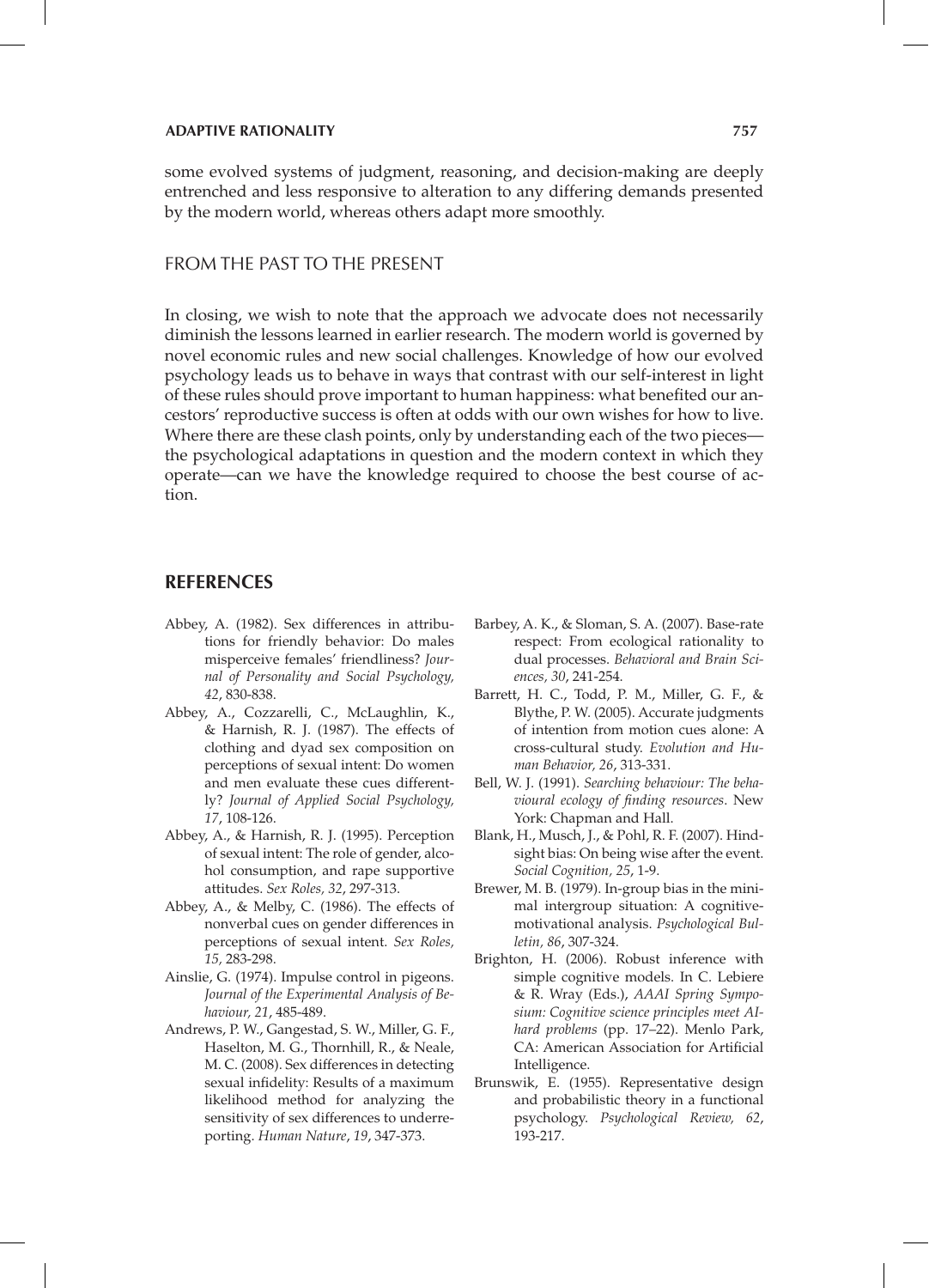### **758 HASELTON ET AL.**

- Buss, D. M., & Schmitt, D. P. (1993). Sexual strategies theory: An evolutionary perspective on human mating. *Psychological Review, 100*, 204-232.
- Camerer, C. (2003). *Behavioral game theory: Experiments on strategic interaction.* Princeton, NJ: Princeton University Press.
- Charnov, E. L. (1976). Optimal foraging: The marginal value theorem. *Theoretical Population Biology*, *9*, 129–136.
- Chow, R. M., Lowery, B. S., & Knowles, E. D. (2008). The two faces of dominance: The differential effect of ingroup superiority and outgroup inferiority on dominantgroup identity and group esteem. *Journal of Experimental Social Psychology, 44*, 1073-1081.
- Churchland, P. S. (1987). Epistemology in the age of neuroscience. *Journal of Philosophy*, *84*, 544-553.
- Clark, H. H., & Schaefer, E. F. (1987). Concealing one's meaning from overhearers. *Journal of Memory and Language, 26*, 209-225.
- Cosmides, L. (1989). The logic of social exchange: Has natural selection shaped how humans reason? Studies with the Wason selection task. *Cognition, 31*, 187-276.
- Cosmides, L., & Tooby, J. (1992). Cognitive adaptations for social exchange. In J. H. Barkow, L. Cosmides, & J. Tooby (Eds.), *The adapted mind: Evolutionary psychology and the generation of culture* (pp. 19-136). New York: Oxford University Press.
- Cosmides, L., & Tooby, J. (1996). Are humans good intuitive statisticians after all? Rethinking some conclusions from the literature on judgment under uncertainty. *Cognition, 58*, 1-73.
- Cosmides, L., & Tooby, J. (2005). Neurocognitive adaptations designed for social exchange. In D. M. Buss (Ed.), *The handbook of evolutionary psychology* (pp. 584-627). Hoboken, NJ: Wiley.
- Cosmides, L., Tooby, J., Montaldi, A., & Thrall, N. (1999). *Character counts: Cheater detection is relaxed for honest individuals*. Paper presented at the 11th Annual Meeting of the Human Behavior and Evolution Society, Salt Lake City, Utah.
- Czerlinski, J., Gigerenzer, G., & Goldstein, D. G. (1999). How good are simple heuristics? In G. Gigerenzer, P. M. Todd, & the ABC Research Group (Eds.), *Simple*

*heuristics that make us smart* (pp. 97-118). New York: Oxford University Press.

- Daly, M., & Wilson, M. (2005). Carpe diem: Adaptation and devaluing the future. *The Quarterly Review of Biology, 80*, 55-61.
- DeSouza, E. R., Pierce, T., Zanelli, J. C., & Hutz, C. (1992). Perceived sexual intent in the U.S. and Brazil as a function of nature of encounter, subjects' nationality, and gender. *Journal of Sex Research. 29*, 251-260.
- Edmondson, C. B., & Conger, J. C. (1995). The impact of mode of presentation on gender differences in social perception. *Sex Roles, 32*, 169-183.
- Farris, C., Treat, T. A., Viken, R. J., & McFall, R. M. (2008). Perceptual mechanisms that characterize gender differences in decoding women's sexual intent. *Psychological Science, 19*, 348-354.
- Fiddick, L., Cosmides, L., & Tooby, J. (2000). No interpretation without representation: The role of domain-specific representations and inferences in the Wason selection task. *Cognition, 77*, 1-79.
- Fiedler, K. (1988). The dependence of the conjunction fallacy on subtle linguistic factors. *Psychological Research, 50,* 123-129.
- Fischhoff, B. (2007). The early history of hindsight research. *Social Cognition, 25*, 10-13.
- Fodor, J. (2000). *The mind doesn't work that way: The scope and limits of computational psychology*. Cambridge, MA: MIT Press.
- Fodor, J. (2005). Reply to Steven Pinker 'So how does the mind work?' *Mind & Language*, *20*, 25-32.
- Frederick, S., Loewenstein, G., & O'Donoghue, T. (2002). Time discounting and time preference: A critical review. *Journal of Economic Literature, 40*, 351-401.
- Friesen, M. D., Fletcher, G. J. O., & Overall, N. C. (2005) A dyadic assessment of forgiveness in intimate relationships. *Personal Relationships, 12*, 61-77.
- Funder, D. C. (1987). Errors and mistakes: Evaluating the accuracy of social judgment. *Psychological Bulletin, 101*, 75-90.
- Gaissmaier, W., Straubinger, N., & Funder, D. C. (2007). Ecological structured information: The power of pictures and other effective data presentations. *Behavioral and Brain Sciences, 30*, 263-264.
- Gangestad, S. W., & Thornhill, R. T. (2008). Human oestrus. *Proceedings of the Royal Society (B), 275*, 991-1000.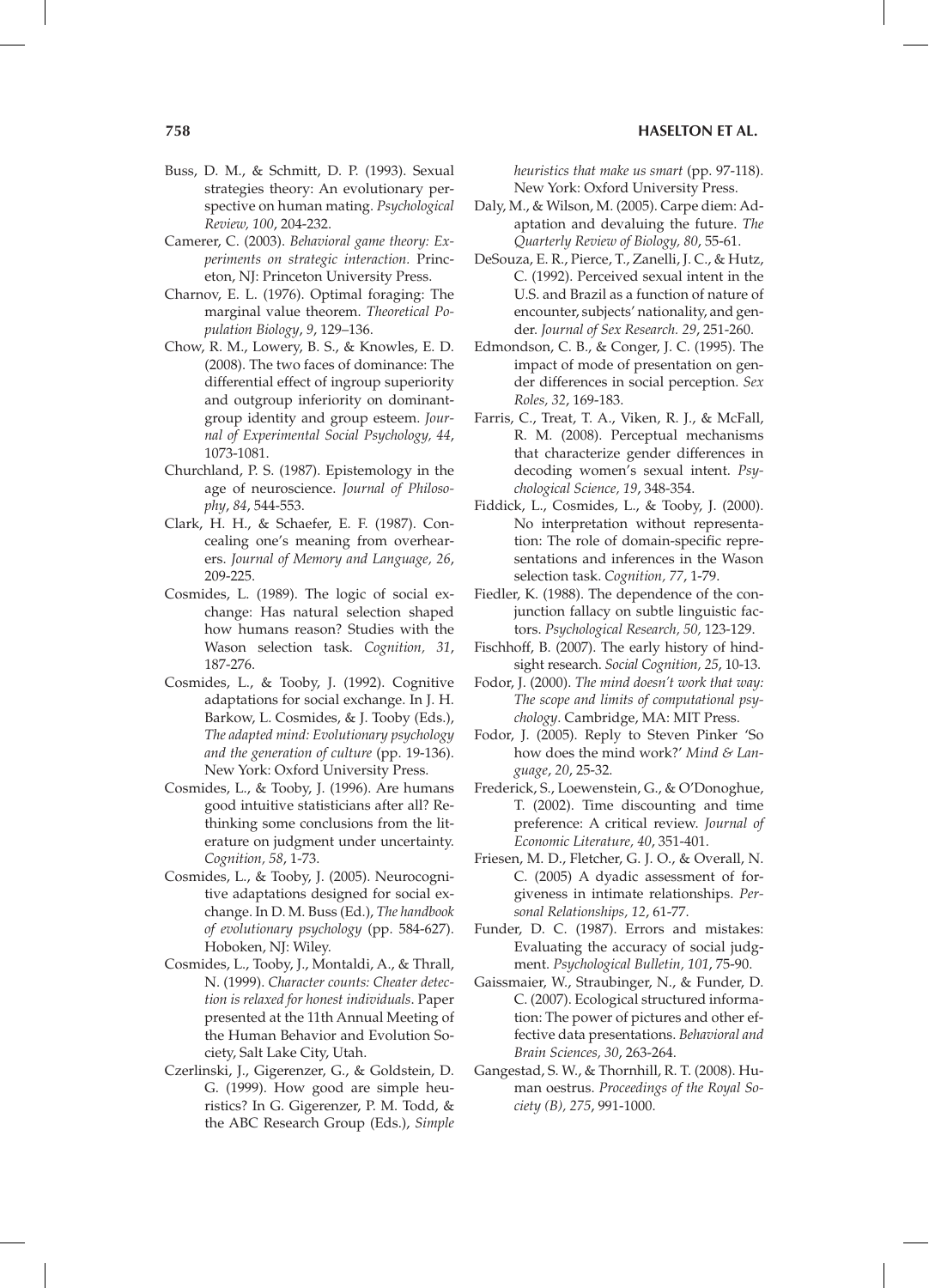- Garcia, J., Hankins, W. G., & Rusiniak, K. W. (1976). Flavor aversion studies. *Science, 192*, 265-267.
- Garver-Apgar, C. E., Gangestad, S. W., & Simpson, J. A. (2007). Women's perceptions of men's sexual coerciveness change across the menstrual cycle. *Acta Psychologica Sinica. Special Issue: Evolutionary Psychology, 39*, 536-540.
- Ghazanfar, A. A., Neuhoff, J. G., & Logothetis, N. K. (2002). Auditory looming perception in rhesus monkeys. *Proceedings of the National Academy of Sciences USA, 99*, 15755-15757.
- Gigerenzer, G. (1991). How to make cognitive illusions disappear: Beyond "heuristics and biases." In W. Stroebe & M. Hewstone (Eds.), *European Review of Social Psychology* (Vol. 2, pp. 83-115). Chichester, UK: Wiley.
- Gigerenzer, G. (1996). On narrow norms and vague heuristics: A reply to Kahneman and Tversky (1996). *Psychological Review, 103*, 592-596.
- Gigerenzer, G. (1997). Ecological intelligence: An adaptation for frequencies. *Psychologische Beiträge*, *39*, 107-125.
- Gigerenzer, G. (1998). Ecological intelligence: An adaptation for frequencies. In D. D. Cummins & C. Allen (Eds.), *The evolution of mind* (pp. 9-29). New York: Oxford University Press.
- Gigerenzer, G. (2000). *Adaptive thinking: Rationality in the real world*. Oxford, UK: Oxford University Press.
- Gigerenzer, G., & Goldstein, D. G. (1996). Reasoning the fast and frugal way: Models of bounded rationality. *Psychological Review*, *103*, 650-669.
- Gigerenzer, G., & Hoffrage, U. (2007). The role of representation in Bayesian reasoning: Correcting common misconceptions. *Behavioral and Brain Sciences, 30*, 264-267.
- Gigerenzer, G., Todd, P. M., & the ABC Research Group (1999). *Simple heuristics that make us smart*. New York: Oxford University Press.
- Gilovich, T., Vallone, R., & Tversky, A. (1985). The hot hand in basketball: On the misperception of random sequences. *Cognitive Psychology, 17,* 295-314.
- Gottdiener, W. H., Murawski, P., & Kucharski, L. T. (2008). Using the delay discounting task to test for failures in ego control in

substance abusers: A meta-analysis. *Psychoanalytic Psychology, 25*, 533-549.

- Green, L. (1982). Self-control behaviors in animals. In V. L. Smith (Ed.), *Research in experimental economics*, (Vol. 2, pp. 129-150). Greenwich, CT: JAI Press.
- Harnish, R. J., Abbey, A., & DeBono, K. G. (1990). Toward an understanding of "the sex game": The effects of gender and self-monitoring on perceptions of sexuality and likability in initial interactions. *Journal of Applied Social Psychology, 20*, 1333-1344.
- Haselton, M. G. (2003). The sexual overperception bias: Evidence of a systematic bias in men from a survey of naturally occurring events. *Journal of Research in Personality, 37,* 34-47.
- Haselton, M. G., & Buss, D. M. (2000). Error management theory: A new perspective on biases in cross-sex mind reading. *Journal of Personality and Social Psychology, 78*, 81-91.
- Haselton, M. G., Buss, D. M., Oubaid, V., & Angleitner, A. (2005). Sex, lies, and strategic interference: The psychology of deception between the sexes. *Personality and Social Psychology Bulletin, 31*, 3-23.
- Haselton, M. G., & Funder, D. (2006). The evolution of accuracy and bias in social judgment. In M. Schaller, D. T. Kenrick, & J. A. Simpson (Eds.), *Evolution and social psychology* (pp. 15-37). New York: Psychology Press.
- Haselton, M. G., & Nettle, D. (2006). The paranoid optimist: An integrative evolutionary model of cognitive biases. *Personality and Social Psychology Review, 10*, 47-66.
- Haselton, M. G., Nettle, D., & Andrews, P. W. (2005). The evolution of cognitive bias. In D. M. Buss (Ed.), *Handbook of evolutionary psychology* (pp. 724-746). Hoboken, NJ: Wiley.
- Heider, F., & Simmel, M. (1944). An experimental study of apparent behavior. *American Journal of Psychology, 57*, 243–259.
- Hertwig, R., Davis, J. N., & Sulloway, F. J. (2002). Parental investment: How an equity motive can produce inequality. *Psychological Bulletin*, *128*, 728-745.
- Hertwig, R., & Gigerenzer, G. (1999). The 'conjunction fallacy' revisited: How intelligent inferences look like reasoning errors. *Journal of Behavioral Decision Making, 12*, 275-305.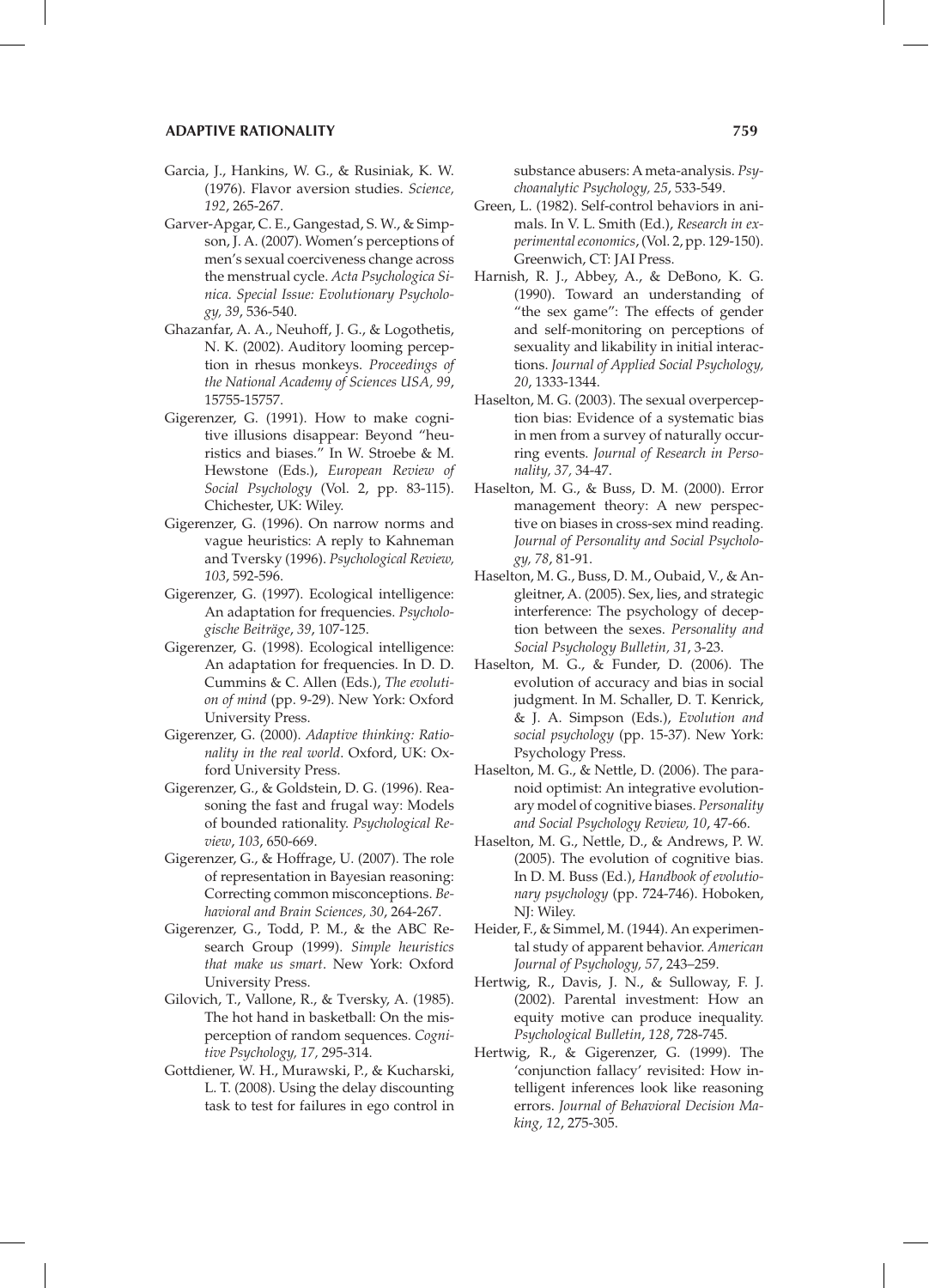### **760 HASELTON ET AL.**

- Hertwig, R., & Todd, P. M. (2003). More is not always better: The benefits of cognitive limits. In D. Hardman & L. Macchi (Eds.), *Thinking: Psychological perspectives on reasoning, judgment and decision making* (pp. 213-231). Chichester, UK: Wiley.
- Hill, S. E. (2007). Overestimation bias in mate competition. *Evolution and Human Behavior, 28*, 118-123.
- Hoffrage, U., Hertwig, R., & Gigerenzer, G. (2000). Hindsight bias: A by-product of knowledge updating? *Journal of Experimental Psychology: Learning, Memory and Cognition*, *26*, 566-581.
- Hoffrage, U., Lindsey, S. Hertwig. R., & Gigerenzer, G. (2000). Statistics: What seems natural. *Science, 292*, 855.
- Hutchinson, J. M. C., Wilke, A., & Todd, P. M. (2008). Patch leaving in humans: Can a generalist adapt its rules to dispersal of items across patches? *Animal Behaviour*, *75*, 1331-1349.
- Iwasa, Y., Higashi, M., & Yamamura, N. (1981). Prey distribution as a factor determining the choice of optimal foraging strategy. *American Naturalist*, *117*, 710–723.
- Jackson, R. E., & Cormack, L. K. (2007). Evolved navigation theory and the descent illusion. *Perception & Psychophysics, 69*, 353-362.
- Johnson, D. D. P. (2004). *Overconfidence and war: The havoc and glory of positive illusions*. Cambridge, MA: Harvard University Press.
- Johnson, D. D. P., McDermott, R., Barrett, E. S., Cowden, J., Wrangham, R., McIntyre, M. H. & Rosen, S. P. (2006). Overconfidence in wargames: Experimental evidence on expectations, aggression, gender and testosterone. *Proceedings of the Royal Society (B), 273*, 2513-2520.
- Johnson-Laird, P. N., Legrenzi, P., & Legrenzi, M. S. (1972). Reasoning and a sense of reality. *British Journal of Psychology, 63*, 395-400.
- Kahneman, D., Slovic, P., & Tversky, A. (1982). *Judgment under uncertainty: Heuristics and biases*. New York: Cambridge University Press.
- Kahneman. D., & Tversky, A. (1996). On the reality of cognitive illusions. *Psychological Review, 103*, 582-591.
- Kareev, Y. (2000). Seven (indeed, plus or minus two) and the detection of correlations. *Psychological Review*, *107*, 39-402.
- Koenig, B. L., Kirkpatrick, L. A., & Ketelaar, T. (2007). Misperception of sexual and romantic interests in opposite-sex friendships: Four hypotheses. *Personal Relationships, 14,* 411-429.
- Kowalski, R. M. (1993). Inferring sexual interest from behavioral cues: Effects of gender and sexually relevant attitudes. *Sex Roles, 29*, 13-36.
- Krause, J., & Ruxton, G. D. (2002). *Living in groups: Oxford series in ecology and evolution*. Oxford, UK: Oxford University Press.
- Krueger, J. I., & Funder, D. C. (2004). Towards a balanced social psychology: Causes, consequences, and cures for the problem-seeking approach to social behavior and cognition. *Behavioral and Brain Sciences, 27*, 313-327.
- Krueger, J., & Mueller, R. A. (2002). Unskilled, unaware, or both? The better-thanaverage heuristic and statistical regression predict errors in estimates of own performance. *Journal of Personality and Social Psychology, 82*, 180-188.
- Kunda, Z. (1987). Motivation and inference: Self-serving generation and evaluation of evidence. *Journal of Personality and Social Psychology, 53*, 636-647.
- Kurzban, R., & Leary, M. R. (2001). Evolutionary origins of stigmatization: The functions of social exclusion. *Psychological Bulletin, 127*, 187-208.
- Kurzenhauser, S., & Hoffrage, U. (2002). Teaching Bayesian reasoning: an evaluation of a classroom tutorial for medical students. *Medical Teacher, 24*, 516-521.
- Leith, K. P., & Baumeister, R. F. (1996). Why do bad moods increase self-defeating behavior? Emotion, risk taking, and self-regulation. *Journal of Personality and Social Psychology, 71*, 1250-1267.
- Li, N. P., & Kenrick, D. T. (2006). Sex similarities and differences in preferences for short-term mates: What, whether, and why. *Journal of Personality and Social Psychology, 90*, 468-489.
- Loftus, E. F. (2004). Memories of things unseen. *Current Directions in Psychological Science, 13*, 145-147.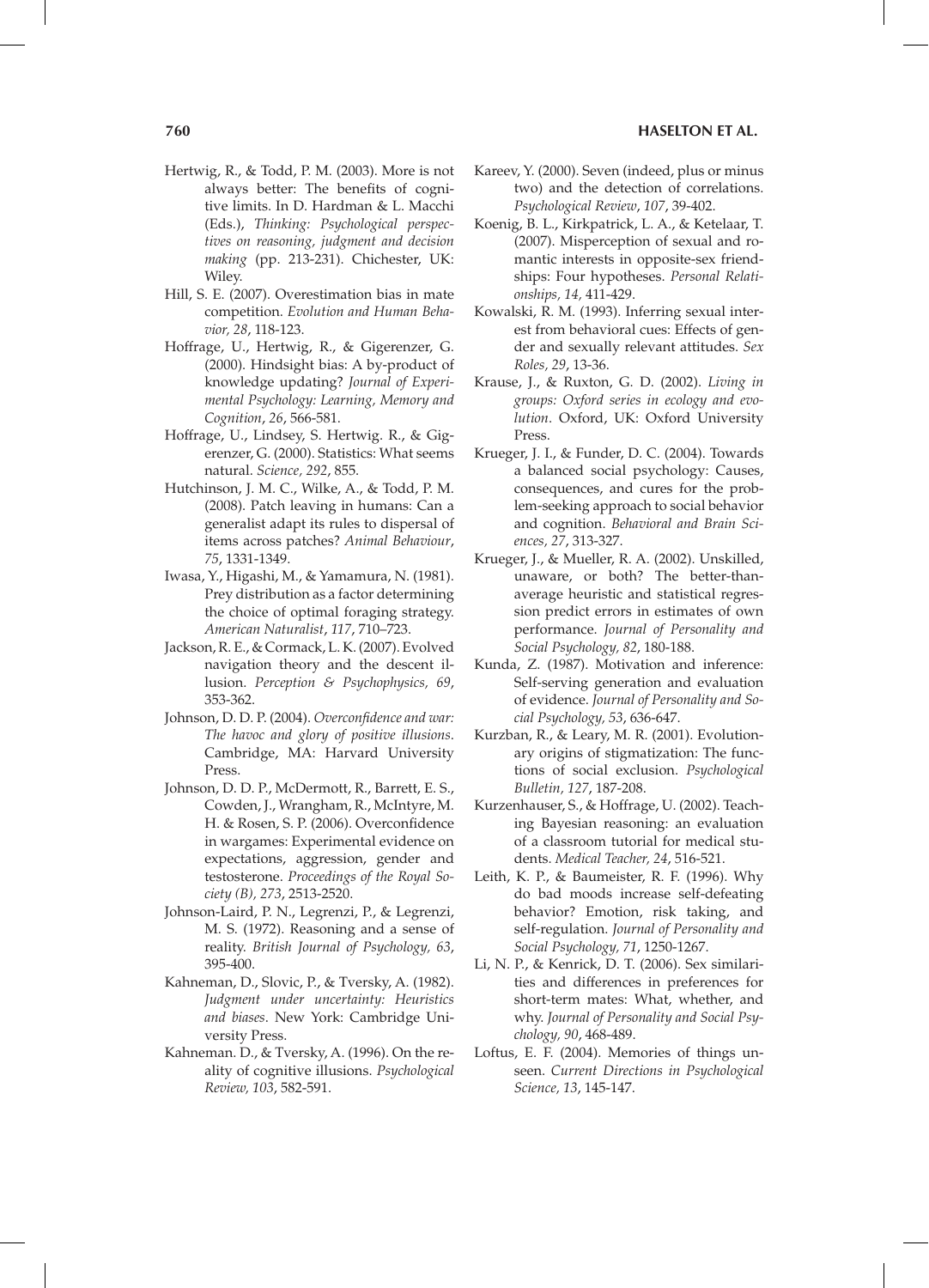- Logue, A. W. (1988). Research on self-control: An integrating framework. *Behavioral and Brain Sciences*, *11*, 665-679.
- Lopes, L. L. (1991). The rhetoric of irrationality. *Theory & Psychology, 1*, 65-82.
- Maner, J. K., Kenrick, D. T., Neuberg, S. L., Becker, D. V., Robertson, T., Hofer, B., et al. (2005). Functional projection: How fundamental social motives can bias interpersonal perception. *Journal of Personality and Social Psychology*, *88*, 63-78.
- Marcus, G. (2008). *Kluge: The haphazard construction of the human mind*. New York: Houghton Mifflin Company.
- Mayr, E. (1974). Behavior programs and evolutionary strategies. *American Scientist, 62*, 650-659.
- McClure, S. M., Ericson, K. M., Laibson, D. I., Loewenstein, G., & Cohen, J. D. (2007). Time discounting for primary rewards. *The Journal of Neuroscience*, *27*, 5796-5804.
- McClure, S. M., Laibson, D. I., Loewenstein, G., & Cohen, J. D. (2004). Separate neural systems value immediate and delayed monetary rewards. *Science*, *306*, 503-507.
- Miller, G. F., & Todd, P. M. (1998). Mate choice turns cognitive. *Trends in Cognitive Sciences*, *2*, 190-198.
- Mischel, W., Shoda, Y., & Rodriguez, M. (1989). Delay of gratification in children. *Science, 244*, 933-938.
- Murray, S. L., Holmes, J. G., Dolderman, D., & Griffin, D. W. (2000). What the motivated mind sees: Comparing friends' perspectives to married partners' views of each other. Journal of Experimental Social Psychology, 36, 600-620.
- Nesse, R. M. (2001). The smoke detector principle: Natural selection and the regulation of defenses. *Annals of the New York Academy of Sciences, 935*, 75-85.
- Nettle, D. (2004). Adaptive illusions: Optimism, control, and human rationality. In D. Evans & P. Cruse (Eds.), *Emotion, evolution, and rationality* (pp. 193-208). Oxford, UK: Oxford University Press.
- Neuhoff, J. G. (1998). A perceptual bias for rising tones. *Nature, 395*, 123-124.
- Park, J. H., Faulkner, J., & Schaller, M. (2003). Evolved disease-avoidance processes and contemporary anti-social behavior: Prejudicial attitudes and avoidance of

people with physical disabilities. *Journal of Nonverbal Behavior, 27*, 65-87.

- Pereya, L. (2000). *Functional variation of the hazard management algorithm.* Paper presented at the 12th Annual Meeting of the Human Behavior and Evolution Society Conference, Amherst, MA.
- Pillsworth, E. G., & Haselton, M. G. (2006a). Male sexual attractiveness predicts differential ovulatory shifts in female extra-pair attraction and male mate retention. *Evolution and Human Behavior, 27,* 247-258.
- Pillsworth, E. G., & Haselton, M. G. (2006b). Women's sexual strategies: The evolution of long-term bonds and extra-pair sex. *Annual Review of Sex Research, 17,* 59-100.
- Pinker, S. (2005a). So how does the mind work? *Mind & Language*, *20*, 1-24.
- Pinker, S. (2005b). A reply to Jerry Fodor on how the mind works. *Mind & Language*, *20*, 33-38.
- Proffitt, D. R. (2006). Embodied perception and the economy of action. *Perspectives on Psychological Science, 1*, 110-122.
- Quillian, L., & Pager, D. (2001). Black neighbors, higher crime? The role of racial stereotypes in evaluations of neighborhood crime. *American Journal of Sociology, 107*, 717-767.
- Rachlin, H., & Green, L. (1972). Commitment choice and self-control. *Journal of Experimental Analysis of Behavior, 17*, 15-22.
- Roitberg, B. D., Sircom. J., Roitberg, C. A., van Alphen, J. J. M., & Mangel, M. (1993). Life expectancy and reproduction. *Nature, 364*, 108.
- Ross, L., & Nisbett, R. E. (1991). *The person and the situation: Perspectives of social psychology*. New York: McGraw-Hill.
- Rozin, P., & Kalat, J. W. (1971). Specific hungers and poison avoidance as adaptive specializations of learning. *Psychological Review, 78*, 459-486.
- Saal, F. E., Johnson, C. B., & Weber, N. (1989). Friendly or sexy? It may depend on whom you ask. *Psychology of Women Quarterly, 13*, 263-276.
- Schaller, M., & Duncan, L. A. (2007). The behavioral immune system: Its evolution and social psychological implications. In J. P. Forgas, M. G. Haselton, & W. von Hippel (Eds.), *Evolution and the social mind: Evolutionary psychology and social*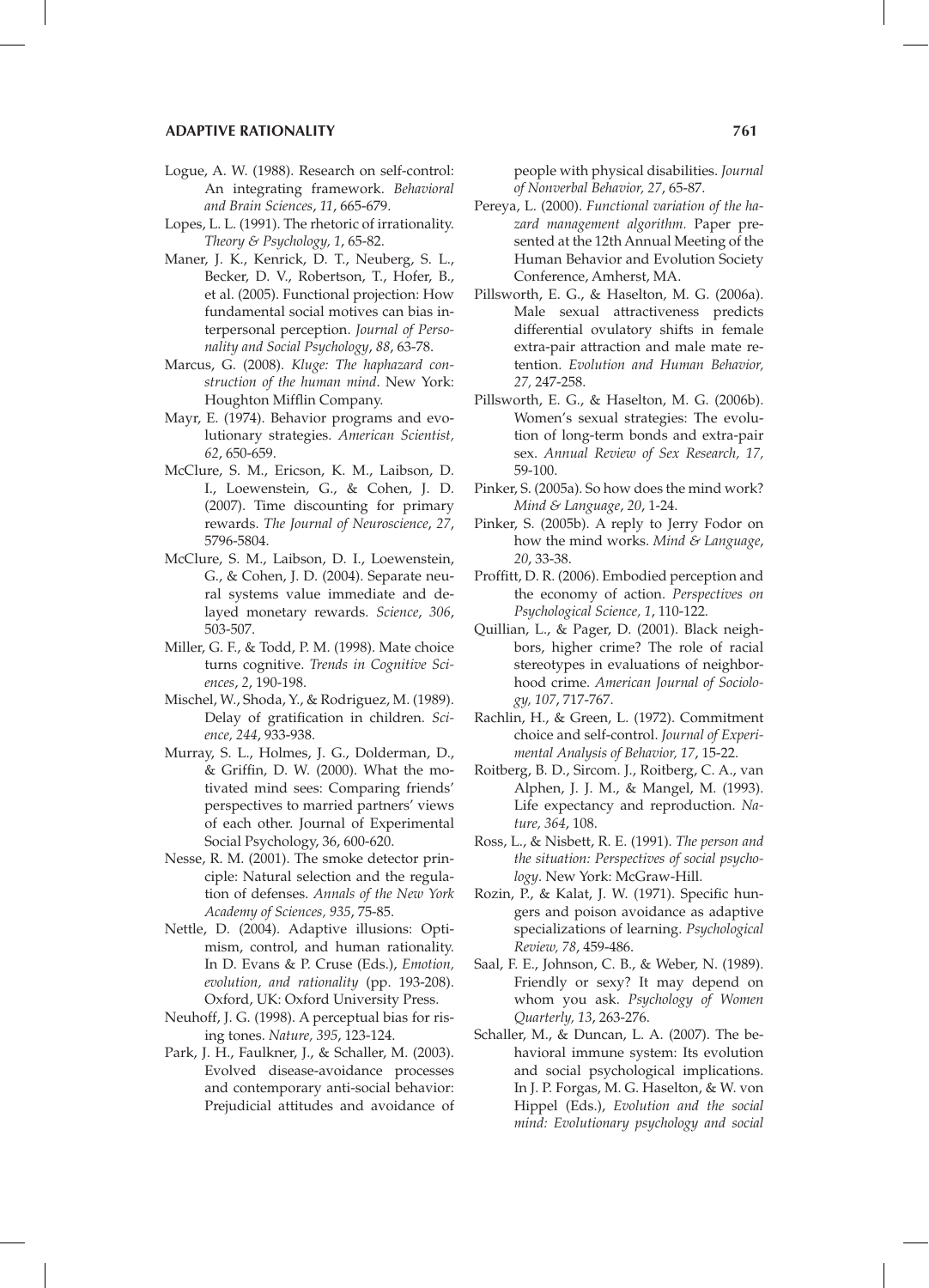### **762 HASELTON ET AL.**

*cognition* (pp. 293-307). New York: Psychology Press.

- Schaller, M., Park, J. H., & Faulkner, J. (2003). Prehistoric dangers and contemporary prejudices. *European Review of Social Psychology, 14*, 105-137.
- Schaller, M., Park, J. H., & Mueller, A. (2003). Fear of the dark: Interactive effects of beliefs about danger and ambient darkness on ethnic stereotypes. *Personality and Social Psychology Bulletin, 29*, 637-649.
- Scheibehenne, B., Miesler, L., & Todd, P. M. (2007). Fast and frugal food choices: Uncovering individual decision heuristics. *Appetite, 49*, 578-589.
- Schmitt, D. P., Alcalay, L., Allik, J., Ault, L., Austers, I., Bennett, K. L., et al. (2003). Universal sex differences in the desire for sexual variety: Tests from 52 nations, 6 continents, and 13 islands. *Journal of Personality and Social Psychology, 85*, 85-104.
- Shea, M. C. (1993). The effects of selective evaluation on the perception of female cues in sexually coercive and noncoercive males. *Archives of Sexual Behavior, 22*, 415-433.
- Shepard, R. N. (2001). Perceptual-cognitive universals as reflections of the world. *Behavioral and Brain Sciences, 24*, 581-601.
- Shotland, R. L., & Craig, J. M. (1988). Can men and women differentiate between friendly and sexually interested behavior? *Social Psychology Quarterly, 51*, 66-73.
- Simpson, J. A., & Gangestad, S. W. (1991). Individual differences in sociosexuality: Evidence for convergent and discriminant validity. *Journal of Personality and Social Psychology, 60*, 870-883.
- Swets, J. A. (1998). Separating discrimination and decision in detection, recognition, and matters of life and death. In D. Scarborough & S. Sternberg (Eds.), *Methods, models, and conceptual issues: An invitation to cognitive science 4* (pp. 635-702). Cambridge, MA: MIT Press.
- Swets, J. A., Dawes, R. M., & Monahan, J. (2002). Psychological science can improve diagnostic decisions. *Psychological Science in the Public Interest, 1*, 1–26.
- Tanner, W. P., Jr., & Swets, J. A. (1954). A decision-making theory of visual detection. *Psychological Review, 61*, 401-409.
- Taylor, L. R. (1961). Aggregation, variance, and the mean. *Nature, 189*, 732-735.
- Taylor, S. E., & Brown, J. D. (1988). Illusion and well-being: A social psychological perspective on mental health. *Psychological Bulletin, 103*, 193-210.
- Taylor, L. R., Woiwod, I. P., & Perry, J. N. (1978). The density-dependence of spatial behaviour and the rarity of randomness. *Journal of Animal Ecology*, *47*, 383–406.
- Todd, P. M., Billari, F. C., & Simao, J. (2005). Aggregate age-at-marriage patterns from individual mate-search heuristics. *Demography*, *42*, 559-574.
- Todd, P. M., & Gigerenzer, G. (2007). Environments that make us smart: Ecological rationality. *Current Directions in Psychological Science*, *16*, 167-171.
- Todd, P. M., Gigerenzer, G., & the ABC Research Group (in press). *Ecological rationality: Intelligence in the world*. New York: Oxford University Press.
- Tooby, J., & Cosmides, L. (1992). The psychological foundations of culture. In J. H. Barkow, L. Cosmides, & J. Tooby (Eds.), *The adapted mind: Evolutionary psychology and the generation of culture* (pp. 19-136). New York: Oxford University Press.
- Tooby, J., & DeVore, I. (1987). The reconstruction of hominid behavioral evolution through strategic modeling. In W. G. Kinsey (Ed.), *The evolution of primate behavior: Primate models* (pp. 183–237). New York: SUNY University Press.
- Trivers, R. L. (1972). Parental investment and sexual selection. In B. Campbell (Ed.), *Sexual selection and the descent of man: 1871-1971* (pp. 136-179). Chicago, IL: Aldine.
- Tversky, A., & Kahneman, D. (1974). Judgment under uncertainty: Heuristics and biases. *Science, 185*, 1124-1131.
- Tversky, A., & Kahneman, D. (1983). Extensional versus intuitive reasoning: The conjunction fallacy in probability judgment. *Psychological Review, 90*, 293-315.
- Waldock, W. (1993). Deadly visual illusions. *Aviation Safety,* 21, 1–6.
- Wason, P. C. (1983). Realism and rationality in the selection task. In J. Evans (Ed.), *Thinking and reasoning: Psychological approaches* (pp. 44-75). London, UK: Routeledge & Kegan Paul.